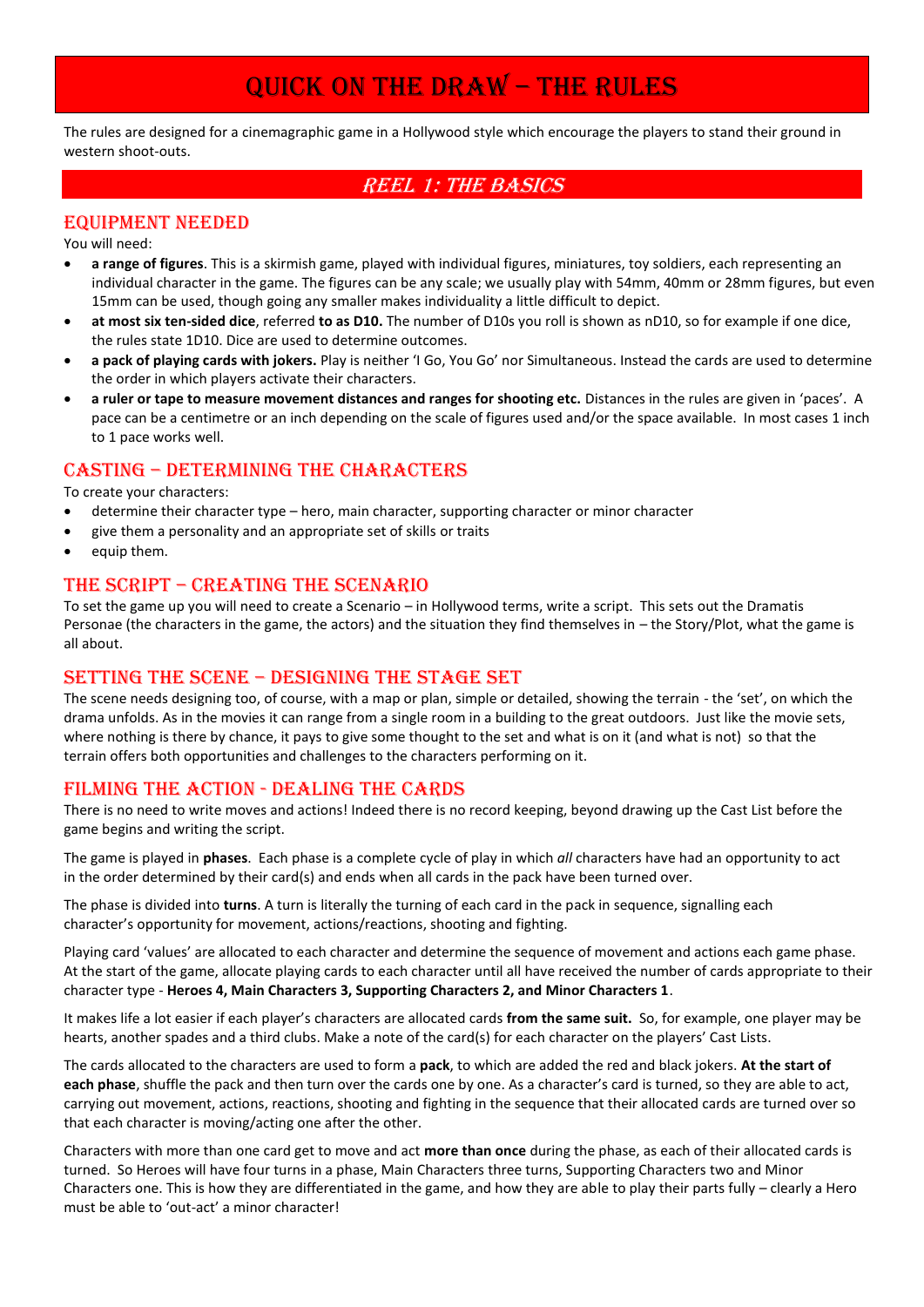**The Black Joker** signifies bad luck and affects the next card that is turned over. That character either makes no movement or action on that turn or suffers a reverse or mishap of some kind, equivalent to rolling a 1! The mishap can be decided by the games' master/umpire or by the opposing player – your choice (but remember, it will be one of your characters next!)

**The Red Joker** signifies good luck and also affects the next card that is turned over. That character gets a bonus appropriate to the situation, equivalent to rolling a 10, such as, for example, 'treats all tasks as easy and does not need to test'. Again, exactly what can be a games' master/umpire or player choice.

When all the cards have been turned over, every character will have had a turn (or more than one turn if a Supporting, Main Character or Hero) and the phase is ended. Shuffle the pack and start the next phase.

#### MAKING IT HAPPEN –ACTION AND REACTION

When a character's card comes up, the player declares what they want that character to do – whether to move, carry out a task, respond, shoot, or attack. The player then makes a dice roll using the character's action dice to see what happens.

Whether a character actually does what the player wants them to do will depend on the character's type, personality and any relevant skills or whether they are required to take a courage test.

#### DETERMINING OUTCOMES – DICE ROLLS

To make the game faster and easier, many of the usual variables have been incorporated directly into the playing system. The Result Charts indicate the dice roll needed to succeed or hit. In most cases you need do no more than roll 1 or more D10 and check the charts for the result.

A **dice roll** refers to the actual number shown on the dice after they have been 'rolled' or 'thrown'. Occasionally more than 2D10 will be rolled. Depending on the circumstances, the higher or lower dice roll will be used to determine the outcome. Heroes and Main Characters usually roll 2D10 and take the highest. Supporting and Minor character roll 1D10.

There are some simple conventions which, once committed to memory, will speed up play:

- **A dice roll of 1** is always a **disaster** and the reverse of whatever the character hoped to do.
- **A dice roll of 2 to 4** means that the character **failed** to do what they hoped to do and in some cases, reaction for example, there will be enforced actions.
- **A dice roll of 5 to 9** means that the character succeeded and can act as the player wishes.
- **A dice roll of 10** usually means **outstanding** success!

**These conventions can also be used as guidelines whenever a situation arises that is not covered by the rules to determine success or failure.**

## 'CUT!' - RESHOOT THE SCENE!

During the game, **any Main Character or Hero** can yell 'Cut!' to **stop the action and reshoot the scene**, or in game terms, re-roll a dice that was not as they would have wished. This might be an adverse skill roll, a botched attempt at shooting or fighting, or a hit or wound inflicted by the opponent.

**The character must have a card/turn remaining and effectively sacrifices the card (their next turn) for the opportunity for a second take!** The dice is re-rolled but the character has to abide by the second 'take'.

You can decide how often this takes place in a game. **In most cases, we suggest that once per Main Character or Hero is enough!** This is also an option that the Director (umpire, game's master) can also invoke at any time if they believe it will improve the game.

#### DIRECTING

The game's master/umpire in TODD games is the Director. The Director may well have produced the scenario and casting and devised the set. Their role is vital but unimportant ie, the game should work without them interfering, but they need to keep things moving, by for example turning the cards, making sure players don't take too long deciding what to do and helping to determine outcomes on red and black jokers. They also have to ensure the game works, is balanced and enjoyable for all participants. Easier said than done!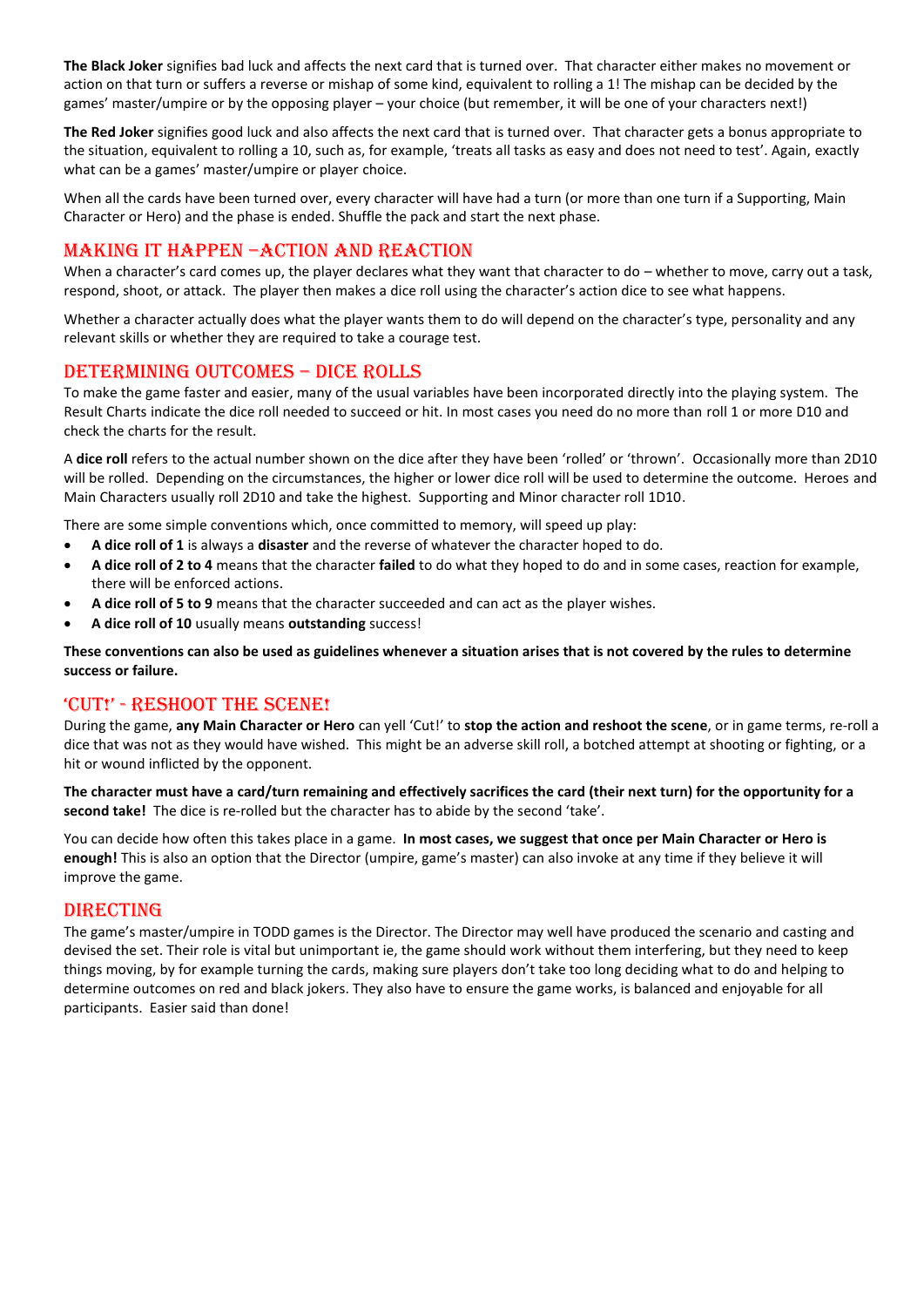# REEL 2: CASTING – CREATING CHARACTERS

# CHARACTER TYPE/STAR STATUS

The characters are the actors in the drama. There are 4 types of character, listed in the table below, and each has a specified number of cards and action dice.

- Each type of character can make a number of actions, depending on the number of cards they have, and roll up to 2D10 when wanting to perform any action or reaction
- Each successful Hit on a Character by a Lethal Weapon permanently removes one of their cards. Each successful Hit on them by a Stunning Weapon temporarily removes one of their cards. When a character has no cards left they are deemed to be casualties and are unable to move or perform any actions, unless they receive medical aid or if their wounds are from a Stunning weapon and they succeed in recovering
- Reduced Action dice apply as a result of certain character traits or where adverse circumstances make an action/task more difficult/complex.
- Each Character also has 1 **Personality** and a maximum number **of other traits and skills** as befits their role

| <b>Type of Character</b>               | <b>Number</b><br>of cards | <b>Action Dice</b>                | <b>Reduced Action</b><br>dice      | <b>Personality</b> | <b>Maximum number</b><br>of Skills/Traits |
|----------------------------------------|---------------------------|-----------------------------------|------------------------------------|--------------------|-------------------------------------------|
| <b>Heroes</b>                          | 4                         | Roll 2D10 and take<br>best result | <b>Roll 1D10</b>                   |                    |                                           |
| <b>Main Characters</b>                 | 3                         | Roll 2D10 and take<br>best result | <b>Roll 1D10</b>                   |                    |                                           |
| <b>Supporting</b><br><b>Characters</b> |                           | <b>Roll 1D10</b>                  | Roll 2D10 and take<br>worst result |                    | ּ                                         |
| <b>Minor characters</b>                |                           | <b>Roll 1D10</b>                  | Roll 2D10 and take<br>worst result |                    |                                           |

# PERSONALITY

Each Character is given a **Personality characteristic** and a number **of other traits and skills** as befits their role. Their personality determines their behaviour and performance in a game.

| <b>Academic</b>     | A Very Clever Person May reroll any action roll associated with their particular area of study but must  |  |  |  |
|---------------------|----------------------------------------------------------------------------------------------------------|--|--|--|
|                     | also pass a test to stop studying something they encounter related to their specialist subject           |  |  |  |
| <b>Brave</b>        | Made of stern stuff Can reroll a failed Courage Test but must keep the second outcome. Ignores any       |  |  |  |
|                     | grazes resulting from combat                                                                             |  |  |  |
| <b>Bloodthirsty</b> | Always finishes their foe off Must pass an Action test to stop fighting or taking trophies from a fallen |  |  |  |
|                     | foe                                                                                                      |  |  |  |
| <b>Cautious</b>     | Holds back. When taking all Responding or Reacting to new events tests they use reduced dice.            |  |  |  |
| <b>Charismatic</b>  | An absolute Charmer When next to a character they wish to 'charm', the character tests.                  |  |  |  |
|                     | Fails so badly that the charmed character is repelled by them and will never be charmed.<br>$\mathbf{1}$ |  |  |  |
|                     | Fails but may try again<br>$2$ to 4                                                                      |  |  |  |
|                     | Success. The charmed character will do as the charismatic character wants (but not harm<br>5 to 9        |  |  |  |
|                     | themselves or another) until they pass an Action test                                                    |  |  |  |
|                     | Outstanding success. The charmed character is so captivated by the character that they will<br>10        |  |  |  |
|                     | do everything in their power to aid him or her.                                                          |  |  |  |
|                     |                                                                                                          |  |  |  |
| <b>Disciplined</b>  | Calm under Pressure May reroll when Wanting to move, Shoot, Attack, Hold or Reload but must keep         |  |  |  |
|                     | the second outcome                                                                                       |  |  |  |
| <b>Dominant</b>     | Expects to be obeyed Their own followers are under their sway and so can reroll any failed action/task   |  |  |  |
|                     | test if they are within 10 paces:                                                                        |  |  |  |
|                     | To influence other characters, including opponents, test.                                                |  |  |  |
|                     | $\mathbf{1}$<br>Fails so badly that repels the character who will be hostile for the rest of the game    |  |  |  |
|                     | Fail but may try again.<br>$2$ to 4                                                                      |  |  |  |
|                     | Success. The characters will obey and, if required, attack another character but will not harm<br>5 to 9 |  |  |  |
|                     | themselves until they pass an Action test (a roll of 5+).                                                |  |  |  |
|                     | Outstanding success and the character will do whatever the dominant character requires<br>10             |  |  |  |
| <b>Fanatic</b>      | No concern for personal safety Can reroll a failed Attack or Move roll which would take them towards     |  |  |  |
|                     | the enemy but must keep the second outcome. They ignore any 1s rolled for courage tests                  |  |  |  |
| <b>Fearsome</b>     | Someone to be Feared Opponents take a Courage Test on first sighting or if they charge or are charged    |  |  |  |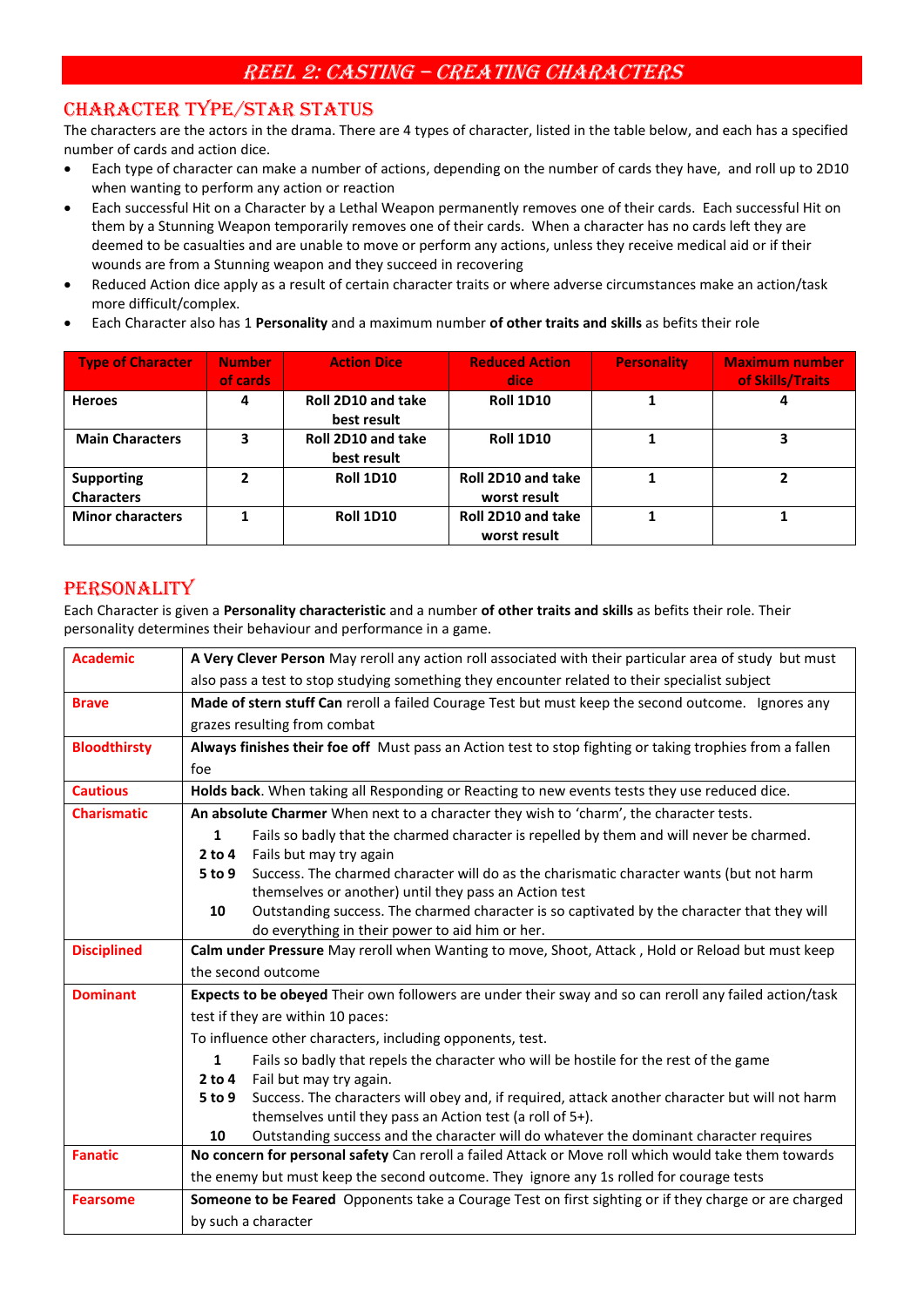| <b>Heroic</b>         | Puts the objectives and safety of others before their own. Always seeks to attack or fight the biggest,  |
|-----------------------|----------------------------------------------------------------------------------------------------------|
|                       | nastiest foe. No need to test for Courage                                                                |
| Lucky                 | Beats the odds May re-roll up to 4 dice rolls during the game but must keep the second roll - this       |
|                       | includes dice rolls which cause an adverse affect on them, such as hits, wounds, and failed reaction, as |
|                       | well as improving the results of hits caused by them                                                     |
| <b>Natural Leader</b> | An inspiration His command automatically uses his or her dice when testing for movement, courage or      |
|                       | responding to hold actions if within 10 paces.                                                           |
| <b>Ordinary</b>       | The average person The character has no outstanding features and therefore gains no improvement or       |
|                       | reduction when taking tests                                                                              |
| Proud                 | Always stands and fights Can reroll a failed Courage test: Always attempts to engage the enemy leader    |
|                       | in combat, ignoring others less worthy of their attentions'.                                             |
| <b>Quick Witted</b>   | <b>Sharp</b> Can reroll a failed Responding or reaction Test but must keep the second outcome            |
| <b>Rash</b>           | Acts before thinking Can reroll a failed Move roll which would take them towards the enemy but must      |
|                       | keep the second. Always stands, fights and makes an all out attack                                       |
| <b>Ruthless</b>       | Prepared to sacrifice others to achieve his goals Puts own objectives above everything else. Must pass   |
|                       | a reaction test to do anything that helps or supports others.                                            |

# SKILLS AND TRAITS

The number of skills and traits a character can have depends on their character type (see above).

| <b>Ambidextrous</b>         | Even Handed Ignores the penalty +2 to a target's DV when the character shoots a fire arm with the    |
|-----------------------------|------------------------------------------------------------------------------------------------------|
|                             | wrong hand                                                                                           |
| <b>Athletic</b>             | Natural Poise Can reroll a task roll involving climbing, jumping, getting through small spaces, etc  |
|                             | but must keep the second outcome                                                                     |
| <b>Good in a particular</b> | Knows their stuff May reroll a task roll when using that skill but must keep the second outcome      |
| skill                       |                                                                                                      |
| <b>Fleet Footed</b>         | Runs Like the Wind Can reroll a failed Wanting to move roll and may move up to fast                  |
| Frail                       | Resistant to Recovery When trying to come too after being KO'd or to recovering from medical         |
|                             | treatment they use reduced dice.                                                                     |
| <b>Healer/Saw Bones</b>     | Can heal wounds and aid recovery                                                                     |
| <b>Lumbering</b>            | Moves slowly Their maximum move distance is reduced and when wanting to move in or enter             |
|                             | Bad Going they use reduced Action Dice                                                               |
| Poor in a particular        | Inept Uses reduced Action dice for any related task roll                                             |
| skill                       |                                                                                                      |
| <b>Sixth Sense</b>          | Can sense danger Roll when within 12 paces of a threat they are not aware of. A roll of 5+ means     |
|                             | they become aware of the danger                                                                      |
| <b>Stealthy</b>             | A Shadow. Improves the character's DV when shot at and reduces the chance of them being              |
|                             | located                                                                                              |
| <b>Strong</b>               | Muscleman Can reroll any Strength related task and reduces an enemy's DV by 1 when hit by this       |
|                             | character using a Blunt Weapon or Fists/ Feet                                                        |
| <b>Surefooted</b>           | Moves like a Cat Can reroll a Wanting to Move Order when entering or in Bad Going and can move       |
|                             | through Bad Going without penalty                                                                    |
| <b>Tough</b>                | Resilient to injury They can reroll their dice if being healed or attempting to come too after being |
|                             | KO'd.                                                                                                |
|                             |                                                                                                      |

## **GENERAL SKILLS AND TRAITS**

**SPECIFIC COMBAT SKILLS AND TRAITS**

| <b>Brawler</b>           | Close in Fighter: Lowers the enemy's DV by 1 when using clubs, chairs, bottles or other improvised  |  |  |  |
|--------------------------|-----------------------------------------------------------------------------------------------------|--|--|--|
|                          | short range weapons.                                                                                |  |  |  |
| <b>Fighter or Expert</b> | None Better: Lowers the enemy's DV by 1. If they fail to hit their opponent /target they may reroll |  |  |  |
| with a particular        | their dice but must keep the second dice roll. In addition, If it is a missile weapon then they can |  |  |  |
| weapon e.g.              | reroll a task or reload roll when using that weapon but must keep the second outcome. Their         |  |  |  |
| <b>Pistoleer</b>         | proficiency is often reflected in their skill e.g. Pistoleer, Rifleman, Swordsman, Bowman, etc.     |  |  |  |
| <b>Man Killer</b>        | Just Deadly Lowers the enemy's DV by 2 when the character shoots or makes any form of attack        |  |  |  |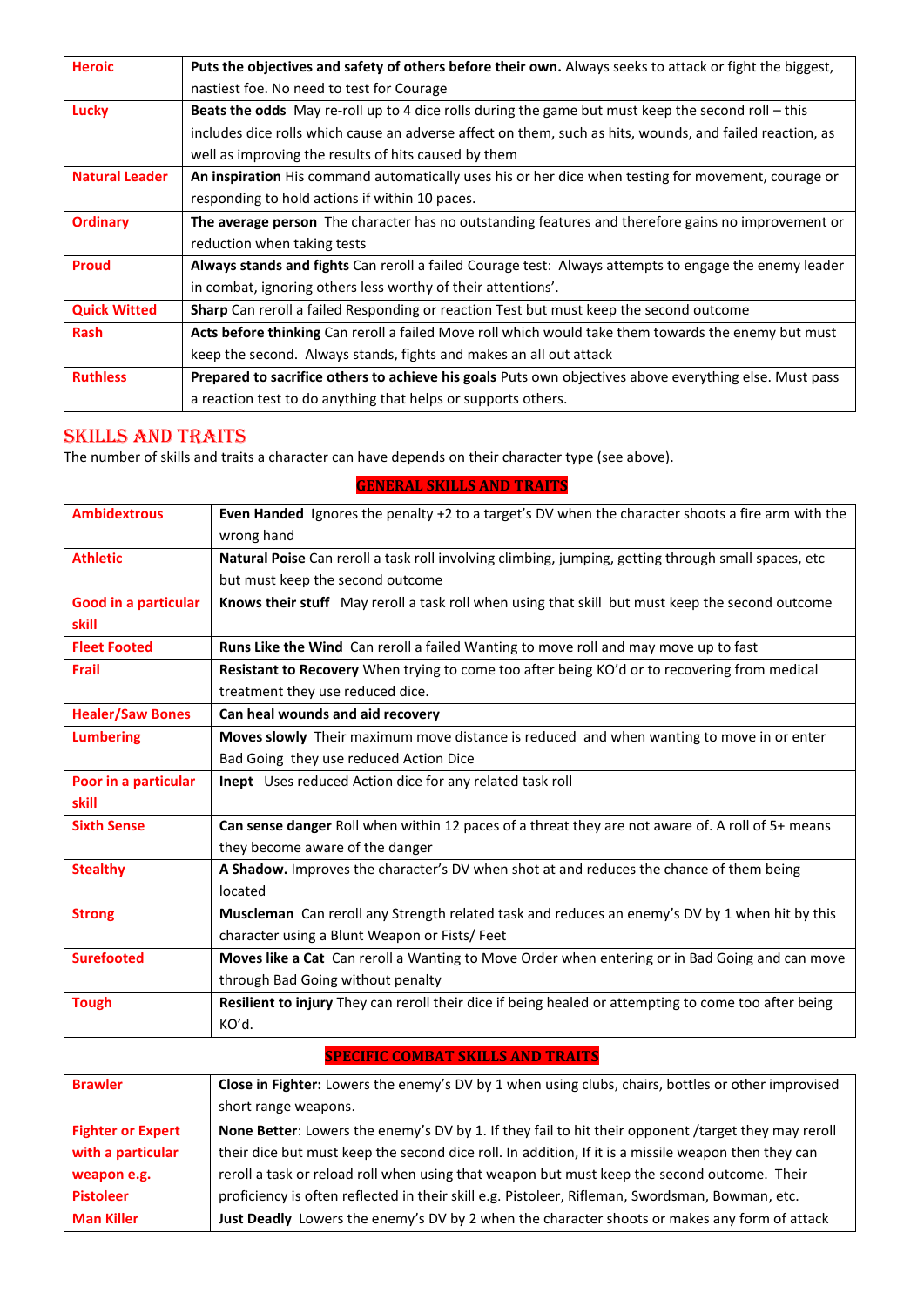| <b>Marksman</b>       | Eagle Eyed Lowers the enemy's DV by 2 when the character makes a Deliberate or Aimed shot and    |
|-----------------------|--------------------------------------------------------------------------------------------------|
|                       | can reroll when testing to reload                                                                |
| <b>Martial Artist</b> | Lethal Hands and Feet Lowers an enemy's DV by 1 when they are hit by the character who can       |
|                       | make either Lethal or Stunning attacks irrespective of how they are armed.                       |
| <b>Off Handed</b>     | Southpaw Lowers the enemy's DV by 1 when making a close combat attack                            |
| <b>Poor fighter</b>   | Untrained Their action dice are reduced when trying to hit                                       |
| <b>Poor shot</b>      | No use at shooting Uses reduced action dice when trying to hit                                   |
| <b>Quick Draw</b>     | Greased Lightning Can reroll a failed draw action and ignores the increase on an enemies DV when |
|                       | drawing a weapon and shooting or fighting                                                        |
| <b>Two Fisted</b>     | Hard Hitter Lowers an enemy's DV by 1 when using their Fists and Feet                            |
| <b>Two Weapon</b>     | Tricky to Fight Lowers the enemy's DV by 1 when the character makes a close combat attack        |
| <b>Trained</b>        |                                                                                                  |

# PROPS: EQUIPPING YOUR CHARACTERS – WEAPONS AND EQUIPMENT

In most cases the weapons and, if appropriate, any protection worn or available will be shown on the figure, but it is useful to clarify at the start of a game the particular type of protection and the specific weapon/s being carried.

#### **PROTECTION – ARMOUR AND SHIELDS**

The use of armour is unlikely during this period as improved firearms had made it redundant but is listed to cover odd or quirky characters using boiler plate or similar armour. What the character wears determines their basic Defence Value (DV). The basic DVs are:

| DV0 – No Armour                       | <b>DV1 - Minimal Armour</b>                                                        | DV2 - Armoured         |  |
|---------------------------------------|------------------------------------------------------------------------------------|------------------------|--|
| Normal clothing or no clothing at all | Thick Leather jerkins or coats, or thick<br>A breast or back plate with or without |                        |  |
|                                       | turs                                                                               | a helmet or arm armour |  |

A shield also increases the DV by 1 if used for protection in close combat or against non-gunpowder missile weapons.

#### **MISSILE WEAPONS**

The different types of missile weapon are listed on the weapons table. The table gives the effective range of each weapon and its impact.

#### **COMBAT WEAPONS**

Clarify at the start of the game whether weapons are **fighting weapons, improvised weapons** or **fists etc.**

- ➢ **A fighting weapon** is any weapon designed for fighting or killing. These can be further divided into those with a close, short, medium or long reach.
- ➢ **An improvised weapon** is an object, tool or implement designed for other purposes, such as farm tools, natural objects, etc, but can be used for fighting or brawling. These too can be further divided into those with a short, medium or long reach.
- **Fists etc** covers bare hands and/or feet and light clubs such as coshes, saps, clubbed handguns and knuckledusters. **These are all close reach.**

An attacker improves the chance of hitting if he has a longer reach weapon. This reduces the defender's DV by 1. However the advantage of reach is lost if the character with the shorter reach weapon manages to score a hit as it is assumed that they have managed to close with their opponent and got under the weapon's effective reach.

| <b>Type</b>              | Close Reach | <b>Short Reach</b>                                                       | <b>Medium Reach</b>                                                                                    | Long Reach                                                      |
|--------------------------|-------------|--------------------------------------------------------------------------|--------------------------------------------------------------------------------------------------------|-----------------------------------------------------------------|
| <b>Fighting weapon</b>   | Knife       | Tomahawk, Hand<br>Axe, Bowie Knife,<br>Club or Pistol used as<br>a club. | Clubbed shoulder arm or Two<br>handed weapons, Swords,<br>Sabres, etc. Chained Martial Arts<br>Weapons | Fixed Bayonet, Spear,<br>Lance                                  |
| <b>Improvised Weapon</b> |             | 1 handed farm<br>implement, etc.                                         | 2 handed scythe or 2 handed<br>Club or similar improvised<br>weapon                                    | Pitch Fork, Improvised<br>spear or similar<br>improvised weapon |

#### **OTHER ITEMS OF EQUIPMENT**

Depending on the scenario, it is also worth noting any other items of 'kit' that a character might find useful, such as: field glasses, telescope, tope or lasso or matches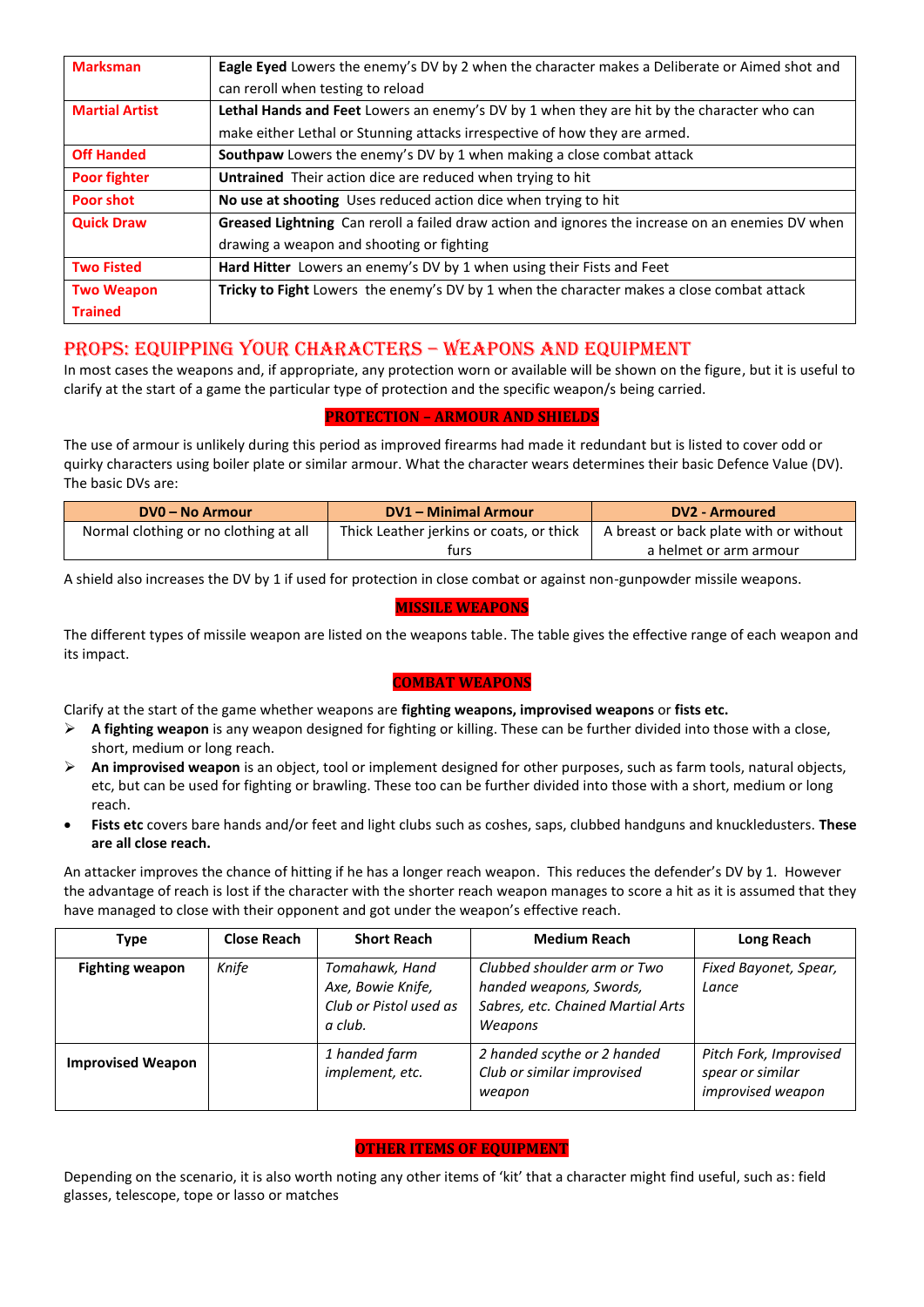# REEL 3: LIGHTS, CAMERA, ACTION! - MOVEMENT AND ACTION

Each time a character's card is turned up they must state if they wish to move or make an action. They then **roll their action dice to see if it is successful.** If they have more than 1 card and wish to perform move for a second or subsequent turn then they must test to do so **using their reduced action dice.**

The character's Personality, Skills or Traits may mean that unsuccessful rolls in certain tests can be rerolled.

Check the final out come on the relevant charts

# WANTING TO MOVE

Characters can move the following distances on each of their turns

| Characters swimming, climbing or crawling                 | 4 paces                        |
|-----------------------------------------------------------|--------------------------------|
|                                                           |                                |
| Lumbering or heavily-laden characters on foot             | 6 paces                        |
| Most characters on foot; Heavily laden animals or carts   | 8 paces                        |
| Fleet-footed characters or wagons                         | 10 paces                       |
| Coaches                                                   | 12 paces                       |
| Mounted characters riding horses or similar sized animals | 16 paces or motorised vehicles |
| Railroad Engines                                          | 24 paces                       |

| <b>Movement in Good Going</b> | Good going includes terrain such as roads, tracks, and open ground.<br>There are no deductions to movement. Accelerating, decelerating or manoeuvring is a                                                                                                                                                                                                                                                                                                                                                                                                                                                                                                                                      |
|-------------------------------|-------------------------------------------------------------------------------------------------------------------------------------------------------------------------------------------------------------------------------------------------------------------------------------------------------------------------------------------------------------------------------------------------------------------------------------------------------------------------------------------------------------------------------------------------------------------------------------------------------------------------------------------------------------------------------------------------|
|                               | basic action but may become a task in adverse circumstances.                                                                                                                                                                                                                                                                                                                                                                                                                                                                                                                                                                                                                                    |
| <b>Linear Obstacles</b>       | Linear obstacles include items which are waist high such as walls and fences, or which<br>impede movement such as ditches or gaps (up to 2 paces wide).<br>Characters on foot or mounted Deduct 25% from movement for crossing a linear<br>obstacle. They must roll for completing a task (see below).                                                                                                                                                                                                                                                                                                                                                                                          |
|                               | Vehicles cannot cross such obstacles unless ditches or gaps and then deduct 50%<br>$\bullet$                                                                                                                                                                                                                                                                                                                                                                                                                                                                                                                                                                                                    |
|                               | from movement. They must roll for completing a task (see below)                                                                                                                                                                                                                                                                                                                                                                                                                                                                                                                                                                                                                                 |
| <b>Movement in Bad Going</b>  | Bad going is terrain such as rocky ground, thick under brush, steep slopes, muddy or boggy<br>ground. Areas of snow are bad going unless characters have snow shoes or skis. If there is<br>poor visibility or bad weather, treat all terrain as bad going. Characters moving in a building<br>count it as bad going.<br>Most characters whether on foot or mounted deduct 25% from movement. There are<br>no deductions for sure footed characters.<br>Heavily laden animals and wheeled transport deduct 50% from movement.<br>$\bullet$<br>Moving or manoeuvring slowly is treated as a basic action but moving or manoeuvring<br>any faster reduces the action dice. Roll to check outcome. |
| <b>Getting up from Prone</b>  | Deduct 25% from movement when getting up from prone. Dropping to the floor takes<br>$\bullet$<br>no time at all! This counts as a basic action - no need to test.                                                                                                                                                                                                                                                                                                                                                                                                                                                                                                                               |
| <b>Swimming and Climbing</b>  | These are tasks so always roll to check outcome.<br>$\bullet$<br>If adverse circumstances apply such as strong currents, a sheer cliff face, the dice are<br>٠<br>reduced                                                                                                                                                                                                                                                                                                                                                                                                                                                                                                                       |
| <b>Random Movement</b>        | On occasion characters will slip or lose control of a mount. In such cases their movement is<br>random. Roll 1D10                                                                                                                                                                                                                                                                                                                                                                                                                                                                                                                                                                               |
|                               | 1- 3 Reverse: 4&5 Go Right: 6 &7 Go left: 8+ Straight Ahead                                                                                                                                                                                                                                                                                                                                                                                                                                                                                                                                                                                                                                     |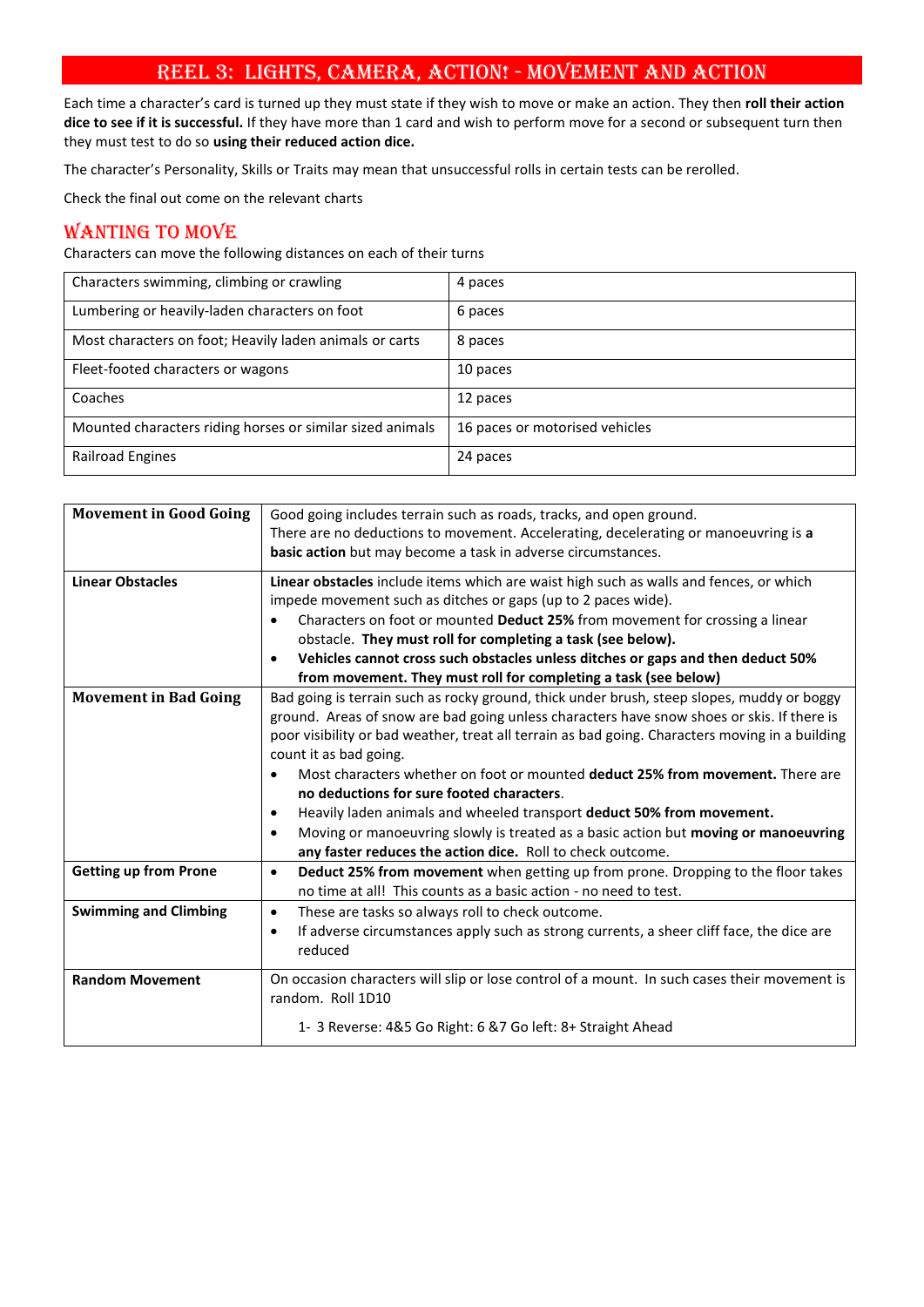Having established what movement the character wishes to make roll their action dice to see what happens.-

| <b>Reason for</b><br><b>Test</b>                                            | 1                                                                                                                                                                                                                                                                                       | $2$ to $4$                                                                                                                                                                                                       | $5$ to $9$                                                                                                    | 10                                                                                                                                                      |
|-----------------------------------------------------------------------------|-----------------------------------------------------------------------------------------------------------------------------------------------------------------------------------------------------------------------------------------------------------------------------------------|------------------------------------------------------------------------------------------------------------------------------------------------------------------------------------------------------------------|---------------------------------------------------------------------------------------------------------------|---------------------------------------------------------------------------------------------------------------------------------------------------------|
| <b>Wanting to</b><br><b>Move</b>                                            | <b>Caution - Danger Ahead!</b><br>Withdraw and fall back 1/2<br>a move facing the enemy<br>if in good going.<br>In bad going, fall over and<br>test for injury                                                                                                                          | Are you Sure?<br>Hesitate and do not<br>move                                                                                                                                                                     | Forward!<br>Move up to the<br>maximum move in any<br>direction or choose to<br>go prone or move<br>evasively. | Move It!<br>Move twice the<br>maximum move in any<br>direction or move once<br>and perform another<br>action                                            |
| <b>Wanting to</b><br>evade                                                  | <b>Gripped By Fear!</b><br>Freeze and fail to evade or<br>carry out any other action                                                                                                                                                                                                    | Panic!<br>Hesitate, then fall<br>back 1/2 a move with<br>back to the enemy<br>and unable to fight<br>back                                                                                                        | <b>Evade then!</b><br>Successfully evade-may<br>move up to the<br>maximum distance away<br>from the enemy     | <b>Caught them Out!</b><br>Successfully evade. May<br>also attack the enemy<br>before moving or move<br>and shoot at them.                              |
| <b>Wanting To</b><br>Move in<br><b>Forest or</b><br>Jungle                  | <b>Disorientated!</b><br>The character only moves<br>1/2 maximum move; roll<br>again for random<br>movement                                                                                                                                                                             | Is this the Path?<br>The character's way is<br>blocked by scrub or<br>vines - they must pass<br>an Action Test to cut a<br>path through and then<br>roll again to try to<br>move.                                | This is the Path!<br>The character may move<br>up to their maximum<br>move in any direction                   | Quickly - this way is<br>Clear!<br>The character may move<br>twice their maximum<br>move in any direction,<br>or one move and<br>perform another action |
| <b>Wanting To</b><br>Move in<br><b>Deep Snow</b><br>or Deep a<br>Sand       | <b>Fall Over!</b><br>The character loses their<br>balance and falls over:<br>They drop anything they<br>are carrying and must pass<br>an Action test to clear<br>their weapons of snow or<br>sand before they can be<br>used again                                                      | <b>Slip Sliding Away!</b><br>The character slides 1/2<br>their maximum move<br>in a random direction:<br>roll again for random<br>movement - and then<br>roll again to try to<br>move.                           | <b>Firm Going!</b><br>The character may move<br>up to their maximum<br>move in any direction                  | Quickly - this way is<br>Fine!<br>The character may move<br>twice their maximum<br>move in any direction,<br>or one move and<br>perform another action  |
| <b>Wanting To</b><br>Move/wade<br>through a<br>Swamp                        | <b>Glug! Glug!</b><br>The character blunders<br>into deep pool and<br>becomes completely<br>submerged: They<br>resurface but all of their<br>equipment and weapons<br>are soaked and must pass<br>an Action test to clear<br>their weapons of water<br>before they can be used<br>again | Is this the Path?<br>The stumbles into a<br>mass of thick mud and<br>vegetation - they must<br>pass an Action Test to<br>push their way<br>through and then roll<br>again to try to move.                        | Its Shallow water here!<br>The character may move<br>up to their maximum<br>move in any direction             | Its only ankle deep!<br>The character may move<br>twice their maximum<br>move in any direction,<br>or one move and<br>perform another action            |
| <b>Wanting to</b><br>move<br>through<br>ruins or a<br>derelict<br>structure | <b>Fall Over!</b><br>The character loses their<br>footing amongst the<br>rubble, debris, etc. They<br>drop anything they are<br>carrying. Roll again, if they<br>score a 1 they are injured.<br>Test for injury as if hit by<br>an low impact weapon                                    | <b>Loose Footing!</b><br>The character<br>stumbles over debris<br>and moves 1/2 their<br>maximum move in a<br>random direction: roll<br>again for random<br>movement - and then<br>roll again to try to<br>move. | No obstacles ahead!<br>The character may move<br>up to their maximum<br>move in any direction                 | Quickly - this way is<br>Fine!<br>The character may move<br>twice their maximum<br>move in any direction,<br>or one move and<br>perform another action  |

# WANTING TO PERFORM AN ACTION/REACTION

As for movement, when a character's card is turned up they must state what action they wish to perform. They then **roll their action dice to see if it is successful.**

The characters Personality, Skills or Traits may mean that unsuccessful rolls in certain tests can be rerolled.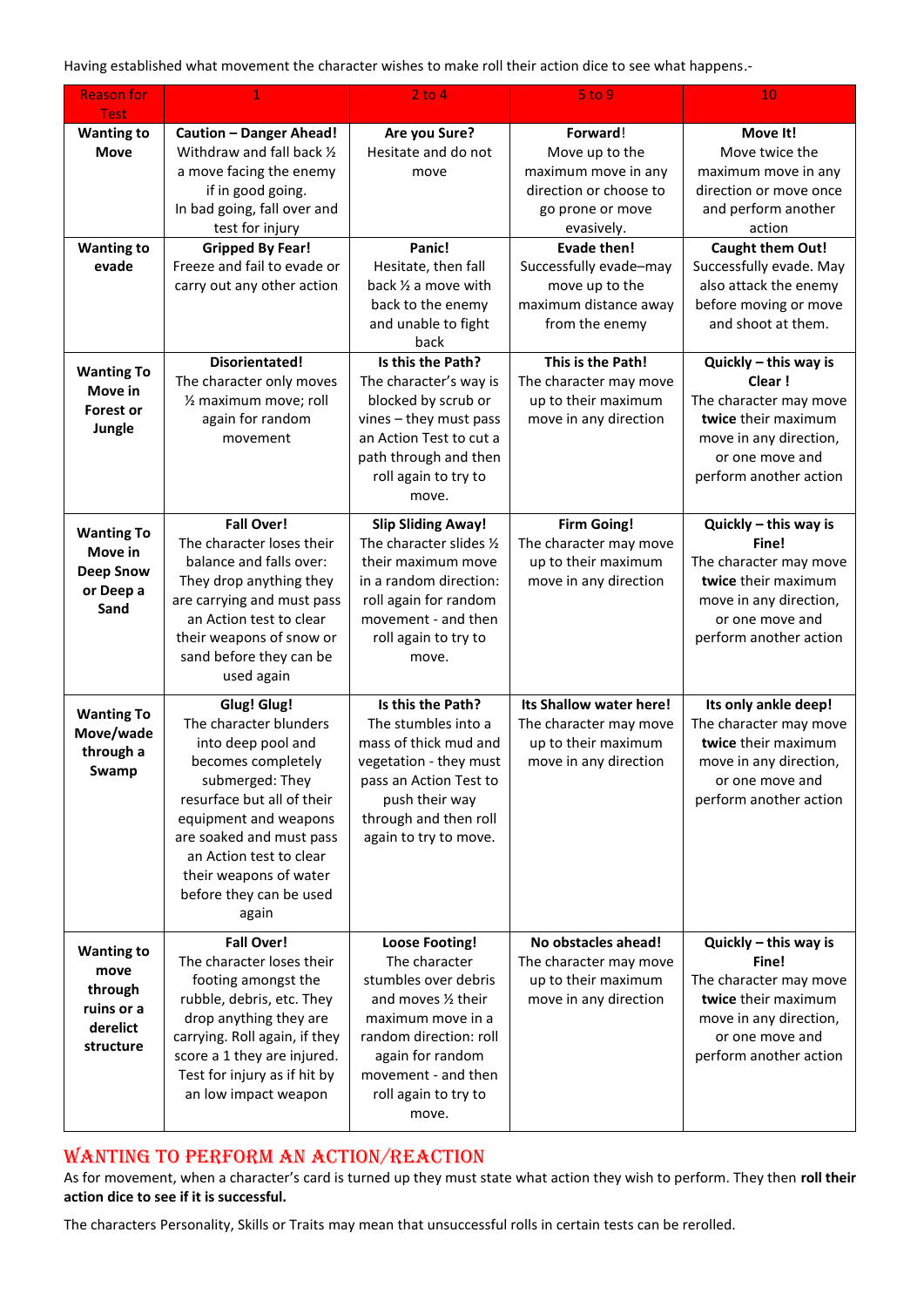Check the final out come on the relevant charts

#### **BASIC ACTIONS**

These are actions such as open or close a door; mount or dismount; enter or exit a vehicle; control a mount; pass on a command or message orally, in writing, by hand or other visual signals to another character and can be *combined with movement*. No additional test is necessary unless there are adverse circumstances, in which case treat as a task and roll separately.

#### **TASKS**

Tasks are harder than basic actions. In their turn characters can attempt to carry out a task and succeed **if they make a successful roll**.

The player **rolls their character's action dice**, adjusted for any relevant Personality, Skills or Traits, and checks the outcome on the chart below.

- Characters who are athletic can reroll a task roll involving jumping, climbing etc.
- Characters who are strong can reroll any task requiring strength
- Characters or crews who are experts can reroll if it relates to their particular skill
- Characters or crews who are poor in the particular skill use reduced dice

| <b>Reason for</b>  |                                                  | $2$ to 4                                    | $5$ to 9                        | 10                                                  |
|--------------------|--------------------------------------------------|---------------------------------------------|---------------------------------|-----------------------------------------------------|
| <b>Test</b>        |                                                  |                                             |                                 |                                                     |
| <b>Wanting to</b>  | <b>Complete Failure!</b><br>Fail in the task and | No Luck so Far!<br>Fail in the task but may | Success!<br>Succeed in the task | <b>Complete Success!</b><br>Succeed in the task and |
| complete a<br>task | abandon it or when<br>there is risk test for     | try again next turn.                        |                                 | may perform another<br>action or move, attack       |
|                    | injury.                                          |                                             |                                 | or shoot                                            |

# WANTING TO RESPOND

#### **RESPONDING TO AN OPPORTUNITY WHILE HOLDING**

Heroes, Main and Supporting characters can choose **not to move or act on their turn but to hold. For example, they may hold** in anticipation of an enemy moving into their range, attempting to close with them or some other event.

This is a basic action and there is no need to test to hold. When their card is turned, the character simply states their intent to hold. Characters can only hold once in a phase and cannot play another card while they are holding.

If, later in the phase, an opportunity presents itself and the character wishes to act, the player declares their intent (eg to shoot or attack) and then **rolls their character's action dice**, adjusted for any relevant Personality, Skills or Traits, and checks the outcome on the chart below.

Characters can also respond to an enemy attack if they have a card remaining. The character throws their action dice to respond and if successful can act appropriately before the enemy makes their attack.

Characters also need to react on occasions either to a new event or to locating the enemy (see below). Again, roll their action dice and check on the table below.

| <b>Reason for Test</b>  |                      | $2$ to 4            | 5 <sub>to</sub> 9   | 10                                |
|-------------------------|----------------------|---------------------|---------------------|-----------------------------------|
|                         | <b>Flustered!</b>    | Hesitate!           | I'm Ready!          | <b>Quick Reactions!</b>           |
| <b>Responding to an</b> | Panic and if in the  | Unable to respond   | Respond in time     | Respond very quickly and can      |
| opportunity             | open retreat slowly  | in time and so do   | and can act as      | act as desired and if attacking   |
|                         | towards cover. If in | nothing             | desired             | or shooting can reroll the dice   |
|                         | cover duck down      |                     |                     | if necessary for this action only |
|                         |                      |                     |                     |                                   |
| Responding to an        | Hesitate!            | <b>Flustered!</b>   | Respond             | <b>Quick Reactions!</b>           |
| attack                  | Unable to respond    | Panic and DV is     | Can do a hasty shot | Can do a hasty shot, evade or     |
|                         | in time and so do    | lowered by 1        | or evade or block   | block without deduction           |
|                         | nothing and count    |                     |                     |                                   |
|                         | as defenceless       |                     |                     |                                   |
| Reacting to a new       | What shall I do?     | This doesn't look   | Made of stern       | Let's do it!                      |
| event/locating the      | Freeze or hesitate   | good!               | stuff!              | Can perform up to 2 actions       |
| enemy                   |                      | Head for the        | Can act as the      | but if rash or a fanatic must     |
|                         |                      | nearest cover if in | player wishes       | move towards the enemy as         |
|                         |                      | the open or duck    | No need to make     | quickly as possible               |
|                         |                      | down if in cover    | an action roll.     |                                   |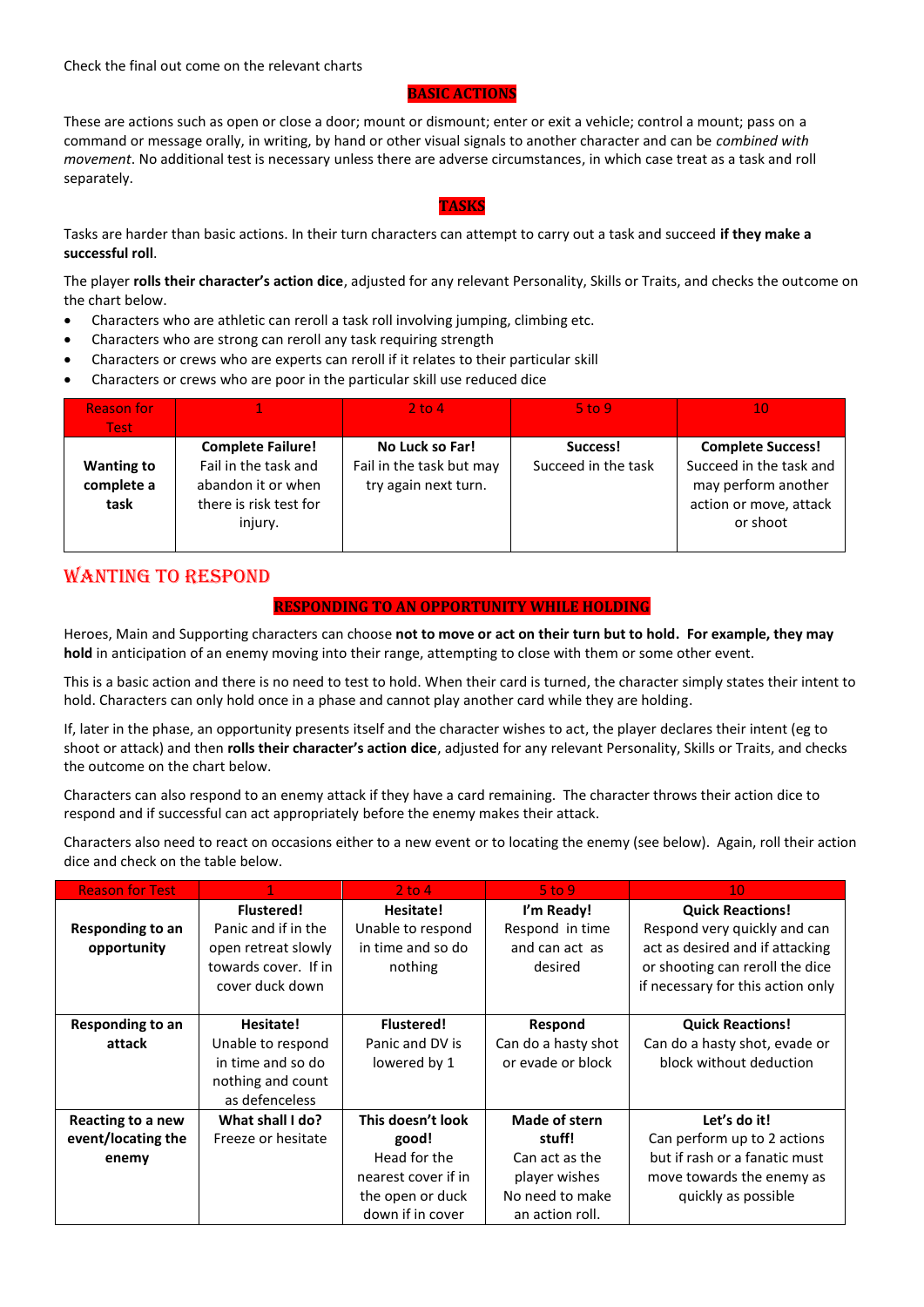# LOCATING THE ENEMY

Enemy in the open in line of sight are seen automatically. Enemy who are hiding or booby traps may be more difficult to find.

Roll action dice if enemy is moving in cover or a trap is within 6 paces.

Roll reduced action dice if the enemy is static in cover or is stealthy or a trap is within 6 to 12 paces

| <b>Reason for Test</b> |                        | $2$ to 4                | $5$ to 9.         | 10 <sup>°</sup>        |
|------------------------|------------------------|-------------------------|-------------------|------------------------|
| Wanting to Locate      | Confused               | I see no enemy!         | I see you!        | Got you!               |
| the Enemy              | If enemy are in the    | Fail to locate the      | Locate the        | Locate the enemy and   |
|                        | area observed treat    | enemy.                  | enemy/object      | automatically react to |
|                        | the result as if they  | Can try again next turn | May need to react | them so can move       |
|                        | were not and must act  |                         |                   | again or perform       |
|                        | accordingly on next    |                         |                   | another action this    |
|                        | turn                   |                         |                   | turn                   |
|                        | If there are no enemy  |                         |                   |                        |
|                        | in the area observed   |                         |                   |                        |
|                        | treat the result as if |                         |                   |                        |
|                        | they were and must     |                         |                   |                        |
|                        | act accordingly on     |                         |                   |                        |
|                        | next turn              |                         |                   |                        |

# COURAGE TEST

Characters have to take a courage test when:

- Taking a hit from shooting or fighting see effect of Hits
- Charging or Being charged by a fearsome enemy

The player **rolls their character's action dice**, adjusted for any relevant Personality, Skills or Traits, and checks the outcome on the chart below.

- Heroic characters, like Conan, do not need to test for courage.
- Brave and Proud characters can reroll a failed dice roll but must take the second roll.

| <b>Reason for</b>                              |                                                                                                                                                                                                                                                              | $2$ to $4$                                                                                                                                                                                                                         | $5$ to 9                                                                                                 | 10                                                                                                                                                                                                                                                                           |
|------------------------------------------------|--------------------------------------------------------------------------------------------------------------------------------------------------------------------------------------------------------------------------------------------------------------|------------------------------------------------------------------------------------------------------------------------------------------------------------------------------------------------------------------------------------|----------------------------------------------------------------------------------------------------------|------------------------------------------------------------------------------------------------------------------------------------------------------------------------------------------------------------------------------------------------------------------------------|
| <b>Test</b><br>Taking a<br><b>Courage Test</b> | Let's get out of here!<br>If in the open or in<br>close combat, panic<br>and flee at maximum<br>speed away from the<br>enemy.<br>If already in cover duck<br>down and will not even<br>defend self if attacked<br>in close combat.<br>If unable to do either | <b>Fall back and Take</b><br>Cover!<br>If in the open fall back<br>1 move towards the<br>nearest cover;<br>if already behind cover<br>duck down.<br>If in close combat, fall<br>back 2 paces and during<br>the rest of this combat | A-OK - Keep Calm and<br>Carry On!<br>Stand firm and are<br>unaffected<br>Can act as the player<br>wishes | <b>Totally Unaffected!</b><br>Can act as the player<br>wishes but if rash or a<br>fanatic must move<br>towards the enemy as<br>quickly as possible<br>May make an immediate<br>fight back if in close<br>combat or shoot at the<br>enemy or make an<br>immediate move in any |
|                                                | attempt to surrender                                                                                                                                                                                                                                         | is "On the Back Foot"                                                                                                                                                                                                              |                                                                                                          | direction including out of<br>close combat                                                                                                                                                                                                                                   |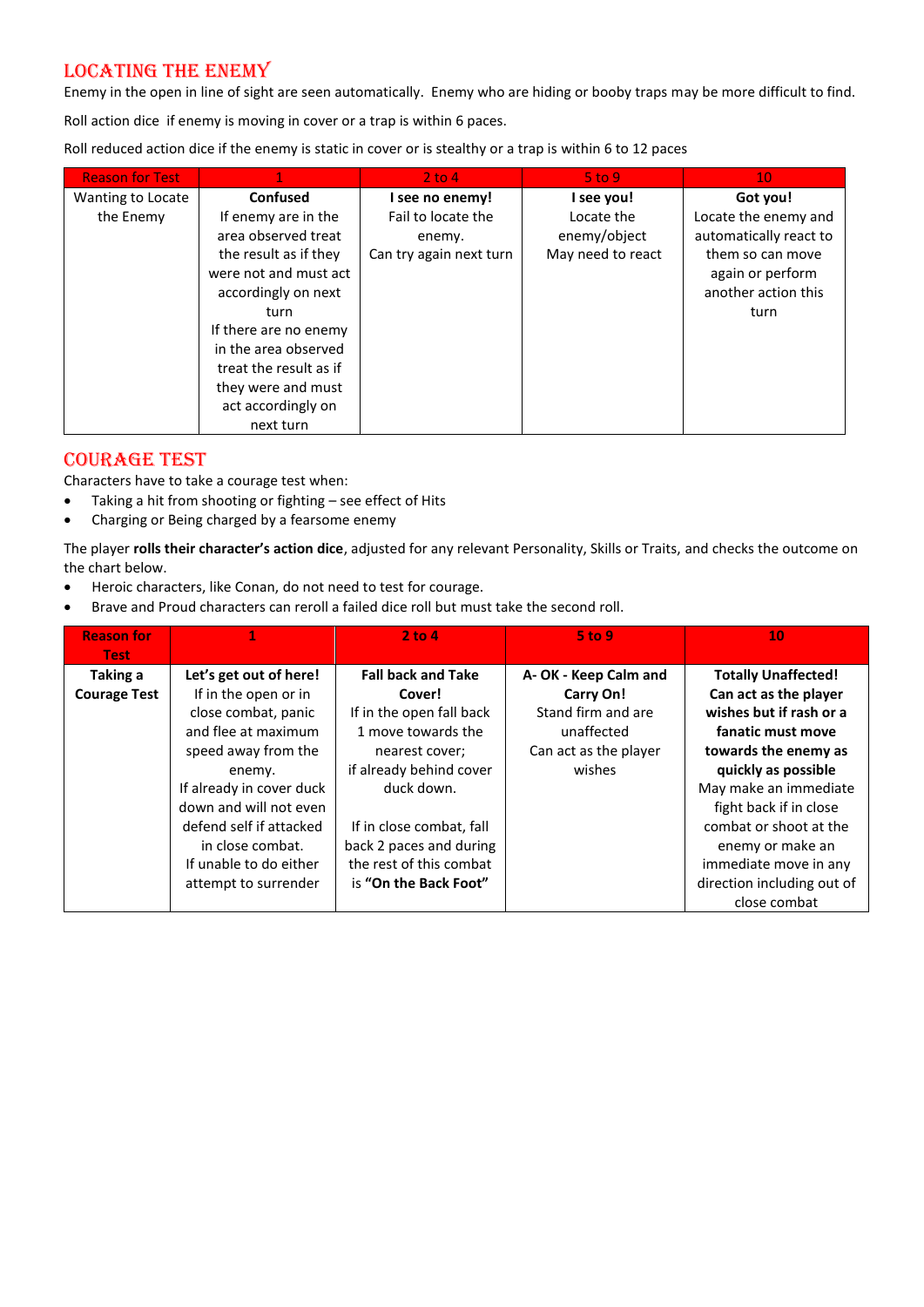# REEL 4: SHOOTING AND WEAPONS OF THE OLD WEST

Shooting is a three-step process:

- 1. Characters must pass a 'Wanting to Shoot' test.
- 2. If successful, they then roll to determine whether the shot hits the target
- 3. If successful, the target character then rolls to determine the effect of the hit.

## WANTING TO SHOOT

The player **rolls their character's action dice**, adjusted for any relevant Personality, Skills or Traits, and checks the outcome on the chart below.

• Characters who are disciplined can reroll

| <b>Reason for Test</b>                    |                          | 2 to 4              | $5$ to 9                 | 10                         |
|-------------------------------------------|--------------------------|---------------------|--------------------------|----------------------------|
|                                           | I'm not sure I can do    | Where's the target! | Shoot at the Enemy!      | <b>Got Them!</b>           |
|                                           | this!                    | Hesitate and do not | Take your shot.          | Make the perfect shot      |
|                                           | Lose confidence and will | Shoot               | If attacked may choose   | and may reroll the         |
|                                           | not shoot Instead falls  |                     | to make closing shots or | shooting attack dice if    |
| <b>Wanting to</b><br><b>Shoot or Move</b> | back 4 paces facing the  |                     | make a counter attack    | failed to hit ignoring any |
|                                           | enemy or moves           |                     | but not both             | 1's rolled.                |
| and shoot                                 | towards the nearest      |                     | If moved any shots are   | OR if attacked may         |
|                                           | cover of if in cover     |                     | rated as Hasty           | choose to make a Hasty     |
|                                           | ducks down               |                     |                          | Shot and make a            |
|                                           |                          |                     |                          | counter attack             |

If the character is successful by rolling (5+) test to see whether they hit the target.

## TYPES OF SHOOTING

- **Hasty Shots** these are any shots made whilst moving or drawing a firearm
- **Snap shots** these are only possible with repeating or revolving weapons and the shooter must not have moved.
- **Fanning** this is only possible with a single action revolver and the character must not have moved. It has a maximum range of 6 paces and automatically empties the revolver.
- **Deliberate Shots** this covers most shots; the shooter must not have moved.
- **Aimed Shots** the shooter must not have moved, **and** spent one turn aiming at a target before shooting. Aiming is a basic action.

## Quick draw

- When a character draws and fires their weapon in the same turn this counts as firing a Hasty Shot which increases the targets DV.
- A character who raises a shoulder arm to fire counts as drawing if they fire on the same turn unless they were stationary and making a deliberate shot
- A character that has the Quick Draw Trait ignores this penalty and can reroll their action to draw and fire the weapon.

## SHOOTING –TRYING TO HIT

- The player **rolls their character's action dice**, adjusted for any relevant Personality, Skills or Traits, and checks the outcome on the chart below.
- Poor shots have their action dice reduced but good shots can reroll.
- Some missile weapons adjust this roll to reflect the effects of firing more than one shot with a burst from an automatic weapon or more than one barrel such as a shotgun or multi-barrelled weapon.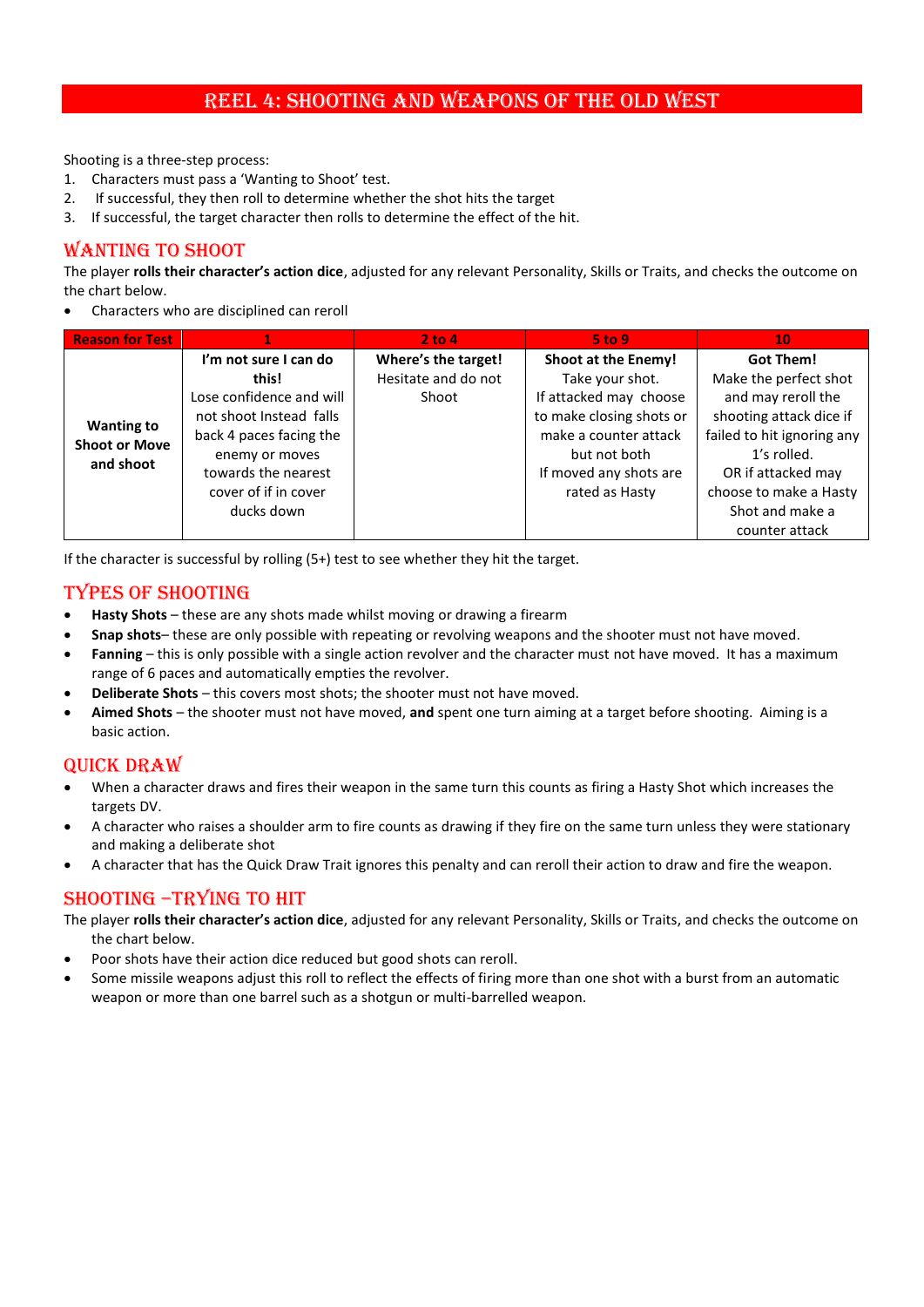| <b>Reason for</b><br><b>Test</b>                                              | 1                                                                                                                                                                                                                                                                                                                                                                                                                                                                                                                                               | $2$ to $4$                                                                                                                                      | <b>5 to 9</b>                                                                                                                                                                                                                                                             | 10                                                                                                                                                                                                                                                                                                                                              |
|-------------------------------------------------------------------------------|-------------------------------------------------------------------------------------------------------------------------------------------------------------------------------------------------------------------------------------------------------------------------------------------------------------------------------------------------------------------------------------------------------------------------------------------------------------------------------------------------------------------------------------------------|-------------------------------------------------------------------------------------------------------------------------------------------------|---------------------------------------------------------------------------------------------------------------------------------------------------------------------------------------------------------------------------------------------------------------------------|-------------------------------------------------------------------------------------------------------------------------------------------------------------------------------------------------------------------------------------------------------------------------------------------------------------------------------------------------|
| To see if a hit<br>is scored from<br><b>Shooting</b><br>or<br><b>Throwing</b> | Damn It! Misses and if<br>a spear, javelin,<br>blowpipe or sling, it<br>breaks<br>a net, lasso, bolas or<br>whip it becomes<br>entangled<br>a bow needs to be<br>restrung<br>a muzzleloader it needs<br>to be re-primed<br>a single shot breech<br>loader it jams<br>a revolver, repeater,<br>bolt action or magazine<br>weapon is out of ammo<br>& it needs to be<br>reloaded:<br>If a double action pistol<br>or fanning reroll it jams<br>and needs reloading<br>a stick of dynamite or<br>similar drop it and<br>assess damage as<br>normal | <b>Missed!</b> Fails to hit<br>opponent<br>If a Flint lock it misfires<br>If thrown dynamite or<br>similar falls short:<br>throw for deviation. | <b>Gotcha! Hits opponent</b><br>If more than 1 hit is<br>scored from a Shotgun,<br>blunderbuss, multi-<br>barrelled pistol or<br>Volley Gun, explosion<br>or a character fanning<br>these may be spread to<br>opponents within 1<br>pace of target or 2<br>paces if shell | <b>Bulls Eye! The hit is</b><br>deadly - roll for the<br>effect with the targets<br>DV lower by 2.<br>If more than 1 hit is<br>scored from a Shotgun,<br>blunderbuss, multi-<br>barrelled pistol or<br>Volley Gun, explosion<br>or a character fanning<br>these may be spread to<br>opponents within 1<br>pace of target or 2<br>paces if shell |

**The nature of the target, the skills of the shooter and the type of shooting influence the hit scored** 

# MOUNTS AND VEHICLES

#### **SHOOTING FROM A MOUNT OR VEHICLE**

Characters can make aimed, deliberate, and hasty shots from mounts /vehicles moving slowly or quickly, and deliberate, snap or hasty shots from vehicles moving faster.

#### **SHOOTING AT A RIDER OR AT VEHICLES**

A Marksman or a character who aimed can choose whether their hit from shooting is on the rider or the beast/vehicle. Otherwise the player must state whether they are shooting at the rider or the mount/vehicle. They then roll 1D10 for each hit and if they score 5+ they hit their stated target on a 1-4 they hit the other target.

## SHOOTING RELATED TASKS

These include:

- Reloading or repriming a weapon
- Repairing a jammed weapon
- Preparing/lighting the fuses for explosives or dynamite
- Deploy any form of artillery or machine gun with a full crew. The action dice are reduced if it is not a full crew.

The player **rolls their character's action dice**, adjusted for any relevant Personality, Skills or Traits, and checks the outcome on the chart below.

- Characters who are disciplined, expert with the weapon or good crews can reroll a failed dice
- Poor crews or diminished crews use reduced dice
- The player **rolls their character's action dice**, adjusted for any relevant Personality, Skills or Traits, and checks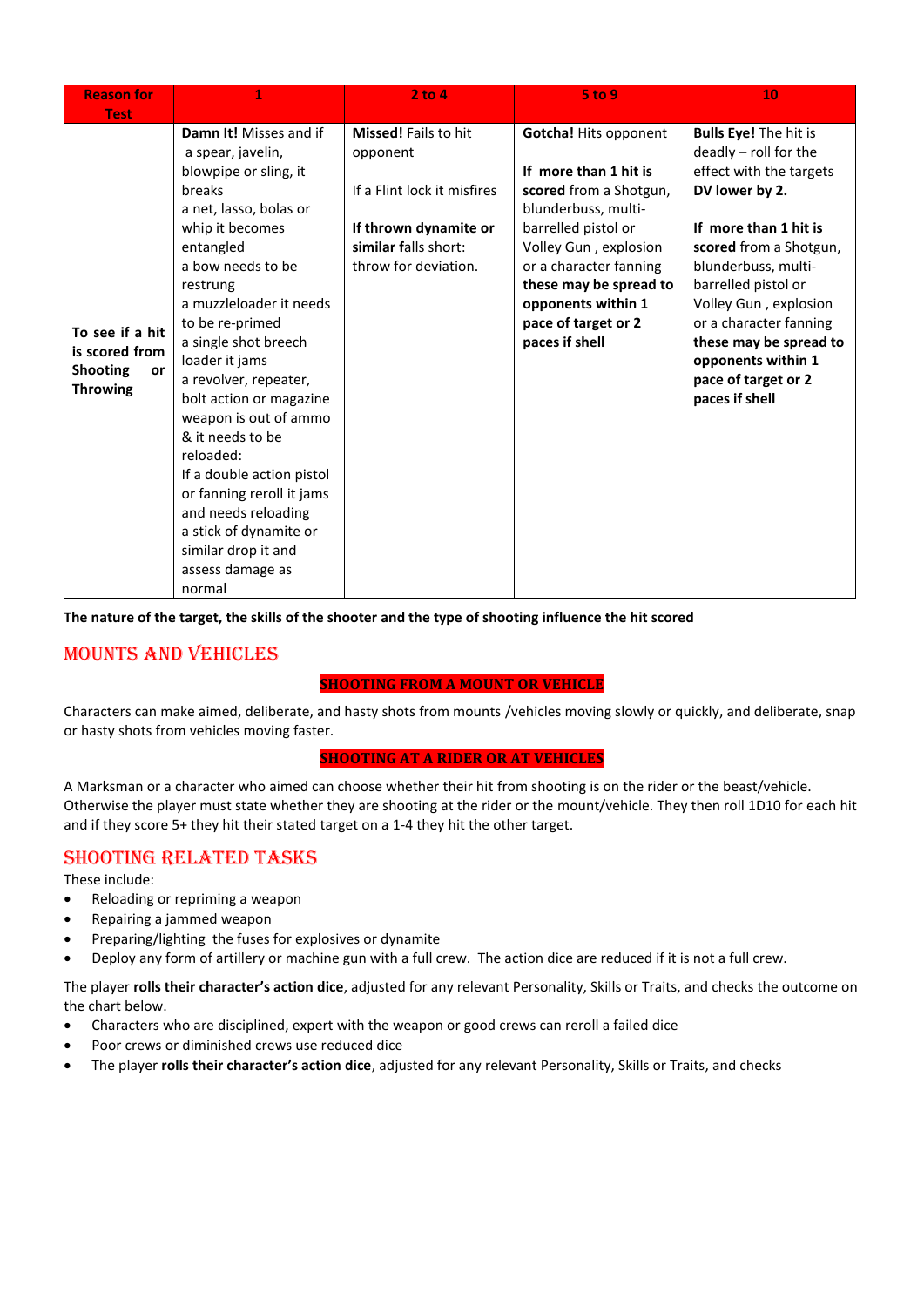| <b>Reason for</b><br><b>Test</b>           |                                                                                                                                                                                                                                                                                                      | 2 to 4                                                                                                             | 5 <sub>to</sub> 9                                                                                                                                                           | 10                                                                                                                                                                                                                                                                                      |
|--------------------------------------------|------------------------------------------------------------------------------------------------------------------------------------------------------------------------------------------------------------------------------------------------------------------------------------------------------|--------------------------------------------------------------------------------------------------------------------|-----------------------------------------------------------------------------------------------------------------------------------------------------------------------------|-----------------------------------------------------------------------------------------------------------------------------------------------------------------------------------------------------------------------------------------------------------------------------------------|
| <b>Needing to</b><br>reload or<br>restring | It's Jammed!<br>The weapon is jammed<br>and must pass an Action<br>test to fix it before they<br>can try to reload or<br>reprime it,<br>Or fail to unjam or foul<br>up the deployment and<br>make any further<br>attempt with reduced<br>action dice.<br>If lighting a fuse,<br>explodes prematurely | This is Fiddly!<br>Do not reload or reprime<br>or clear the jam or<br>deploy on this turn.<br>Fail to light a fuse | Ready to shoot!<br>Successfully reload or<br>reprime and may now<br>move 1/2 move or make a<br>hasty shot.<br>Successfully clear the jam<br>or deploy or light the<br>fuse. | <b>Rapid Reload!</b><br>Successfully reload or<br>reprime and may<br>immediately Open Fire,<br>or move 1 move, or<br>move 1/2 move and make<br>a hasty shot.<br>Successfully deploy or<br>clear the jam and may<br>load or shoot.<br>Successfully light fuse<br>and may throw this turn |

| <b>RELOADING WEAPONS</b> |  |
|--------------------------|--|
|                          |  |

| Missile weapons that have to be reloaded after<br>each time they are used:                      | All single shot weapons volley guns unless Double barrelled:<br>$\bullet$<br>Such weapons must be reloaded after both barrels have been<br>fired<br>All bows<br><b>All Artillery pieces</b> |
|-------------------------------------------------------------------------------------------------|---------------------------------------------------------------------------------------------------------------------------------------------------------------------------------------------|
| Missile weapons that have to be replaced or<br>recovered after each time they are used          | a spear or throwing axe or similar                                                                                                                                                          |
| Missile weapons that have to be recoiled or<br>recovered after each time they are used:         | a net, lasso, bolas or whip                                                                                                                                                                 |
| Missile weapons that have to be reloaded if any 1s<br>are thrown when shooting:                 | All Revolving or Repeating cartridge Firearms or any special<br>$\bullet$<br><b>Firearms such as Harmonica Guns</b><br><b>All Bolt Action or Magazine Firearms</b><br>٠                     |
| Reloading the following weapons is Difficult so<br>characters or crews use reduced action dice: | All Cap and Ball Repeating Firearms unless using a preloaded<br>cylinder<br><b>All Multi-barrelled Firearms</b><br>A Machine gun or artillery piece without a full crew                     |

Due to the nature of the weapons used Characters action dice are changed depending on their form of attack

| <b>SHOOTING</b>   | <b>Fighting</b>   | <b>Firing</b>    | <b>Firing</b>    | <b>Firing</b>                                                                               | <b>Firing</b>                 |
|-------------------|-------------------|------------------|------------------|---------------------------------------------------------------------------------------------|-------------------------------|
|                   | Using a           | A thrown         | A double         | A Blunderbuss or both                                                                       | firing grape shot or a keg of |
|                   | Melee or          | weapon or Bow    | barrelled weapon | barrels of a sawn off                                                                       | black powder/ bundle of       |
|                   | <b>Improvised</b> | or               | firing both      | shotgun or                                                                                  | dynamite/ shell or case       |
|                   | Weapon or         | a Single Shot    | barrels or one   | <b>Multi-barrelled</b>                                                                      | shot or a burst from an       |
|                   | Fists, etc        | <b>Firearm</b>   | barrel of a sawn | weapon                                                                                      | automatic weapon              |
|                   |                   | including swivel | off shotgun or   | or a Fused                                                                                  |                               |
|                   |                   | guns or one      | making snap      | Grenade/dynamite or                                                                         |                               |
| <b>Character</b>  |                   | barrel of a      | shots            | ball/shot from artillery                                                                    |                               |
| <b>Action</b>     |                   | double           |                  | or a burst from a hand                                                                      |                               |
| <b>Dice</b>       |                   | barrelled        |                  | cranked MG or fanning                                                                       |                               |
|                   |                   | weapon           |                  |                                                                                             |                               |
|                   | 2D10 High         | 2D10 High        | 2D10 and both    | 3D10 and all can score                                                                      | 4D10 and all can score        |
|                   |                   |                  | can score        |                                                                                             |                               |
| <b>Supporting</b> | 1D10              | 1D10             | 2D10 High        | 2D10 and both can                                                                           | 3D10 and all can score        |
| & Minor           |                   |                  |                  | score                                                                                       |                               |
|                   |                   |                  |                  | Use reduced action dice if poor shots or poor fighter/brawler or if outnumbered in a fight. |                               |

**SHOOTOUTS** 

Shootouts on Main Street are an essential part of the Old West.-or at least of the Hollywood version. Whether it is one on one or two gangs, the following rules allow for the face off. **Who will draw first and who will live to tell the tale?**

The participants should start 15 paces apart – just outside pistol range. This is the case even if some have shotguns or rifles. All weapons are holstered or at rest.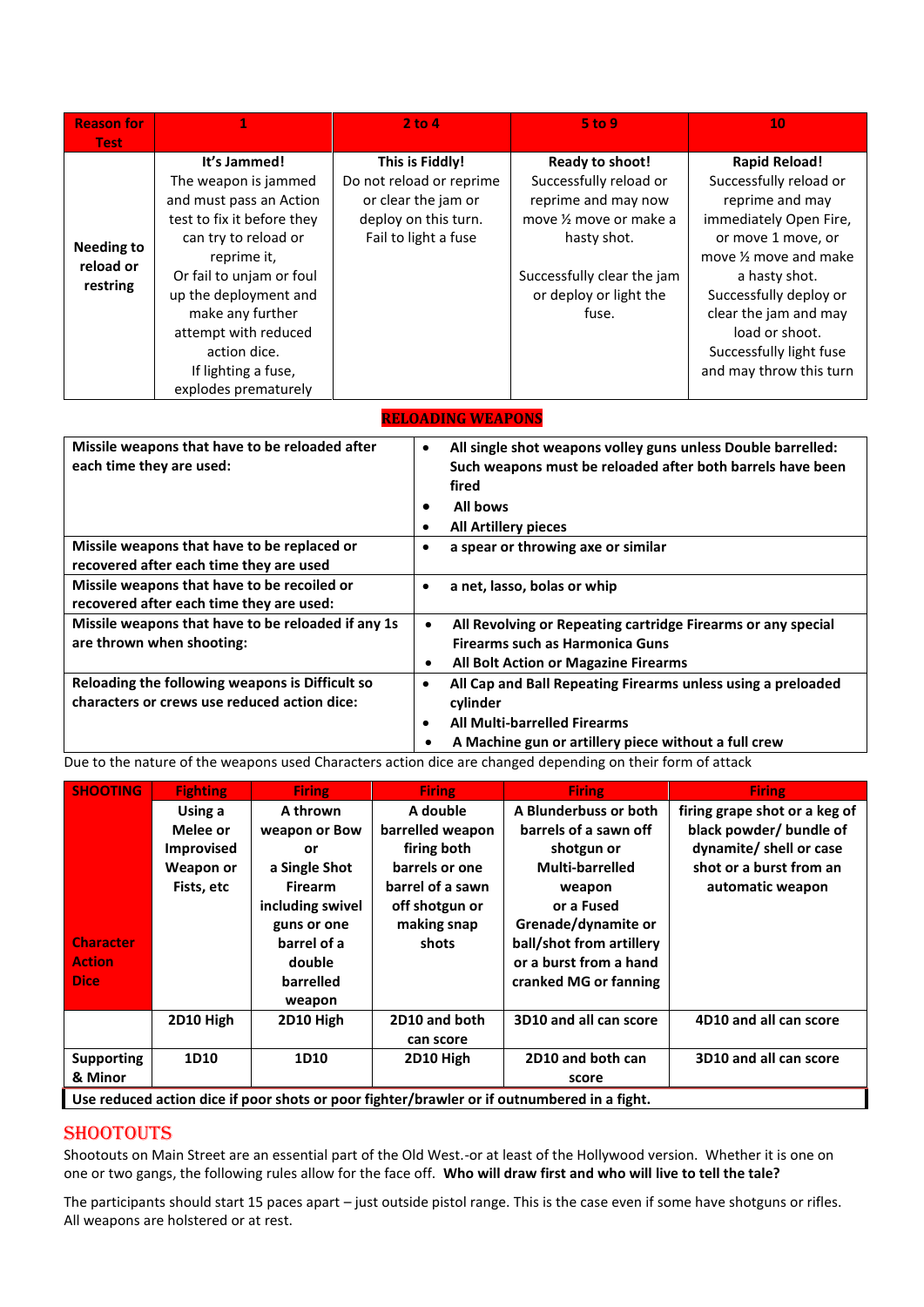The player whose card is drawn first can decide whether to walk into range, draw and shoot, or can stand his ground and hold. To walk, draw and shoot, roll the action dice and check on the chart below.

A character who is holding or responding to an opponent drawing his weapon, if he has cards remaining, can choose to respond to the action. Roll their action dice and check on the chart below.

There are certain benefits for being a quick draw. If both are quick draws and both shoot first then it is simultaneous!

| <b>Reason for Test</b>  |                     | $2$ to 4            | $5$ to $9$              | 10                               |
|-------------------------|---------------------|---------------------|-------------------------|----------------------------------|
| <b>Drawing and</b>      | Darn It!            | Slow on the Draw!   | <b>Shoot that Smoke</b> | <b>Mr Chained Lightning!</b>     |
| shooting                |                     |                     | Wagon!                  |                                  |
|                         | You fumble and      | You draw but do     |                         | You draw and shoot without any   |
|                         | drop gun on the     | not shoot this turn | You draw and            | deductions for drawing a gun and |
|                         | floor.              |                     | shoot.                  | if you have the Quick Draw trait |
|                         |                     |                     | Treat as hasty shot     | you shoot first                  |
|                         |                     |                     | unless you have the     |                                  |
|                         |                     |                     | Quick Draw Trait        |                                  |
|                         |                     |                     |                         |                                  |
| <b>Responding to an</b> | <b>What The?</b>    | Time to get out 'a  | <b>Shoot that Smoke</b> | <b>Mr Chained Lightning!</b>     |
| opponent drawing        |                     | Town!               | Wagon!                  |                                  |
|                         | You hesitate and do |                     |                         | You draw and shoot without any   |
|                         | nothing this turn   | You panic and back  | You draw and            | deductions for drawing a gun and |
|                         |                     | off 4 paces and do  | shoot.                  | if you have the Quick Draw trait |
|                         |                     | not draw your gun.  | This is a hasty shot    | you shoot first                  |
|                         |                     |                     | unless you have the     |                                  |
|                         |                     |                     | <b>Quick Draw Trait</b> |                                  |
|                         |                     |                     | and if you have the     |                                  |
|                         |                     |                     | <b>Quick Draw trait</b> |                                  |
|                         |                     |                     | you shoot first         |                                  |
|                         |                     |                     |                         |                                  |

## WEAPONS TABLE

This table includes most of the small arms likely to be used in Old west Games from 1830 to 1930.

The range given is the effective range and is determined with a view to playability. Players can choose to shoot up to twice the effective range but roll reduced dice to hit.

| <b>Weapon</b>                                             | Range<br>Paces | <b>Impact</b>       | <b>Notes</b>                                                                                                                                                                                                                                                                                      |
|-----------------------------------------------------------|----------------|---------------------|---------------------------------------------------------------------------------------------------------------------------------------------------------------------------------------------------------------------------------------------------------------------------------------------------|
|                                                           |                |                     | <b>Non Gun Powder Weapons</b>                                                                                                                                                                                                                                                                     |
| <b>Bows</b>                                               | 24             | Normal under 12     | Can be reloaded while moving slowly. An expert rider can                                                                                                                                                                                                                                          |
|                                                           |                | Light over 12       | reload if moving quickly, otherwise used reduced dice                                                                                                                                                                                                                                             |
| <b>Thrown</b>                                             | 10             | <b>Normal</b>       | Includes spears, darts, javelins and tomahawks. All shots are<br>deliberate or aimed. Some thrown weapons can be recovered<br>and used again                                                                                                                                                      |
| <b>Hurled</b>                                             | 8              | <b>Light Impact</b> | Includes throwing knives, rocks, and entangling weapons such<br>as lassoes, bolas, nets<br>All shots are deliberate or aimed, unless knives or rocks, and<br>are light impact. Some hurled weapons can be recovered and<br>used again                                                             |
| <b>Stick of dynamite</b><br>or Black Power<br><b>Bomb</b> | $\mathbf{R}$   | High                | The fuse must be lit. This is a task on a flammable object that<br>takes one turn. If a 1 is thrown it explodes prematurely. It can<br>be thrown 8 paces. If a 1 is thrown it is dropped, test for injury<br>on shooter. If 2-4 it misses, roll 1D10 for deviation.<br>High impact on characters. |
| <b>Whips</b>                                              | 3              |                     | Treat as a hasty shot. These can be used to hit with light<br>impact or to entangle                                                                                                                                                                                                               |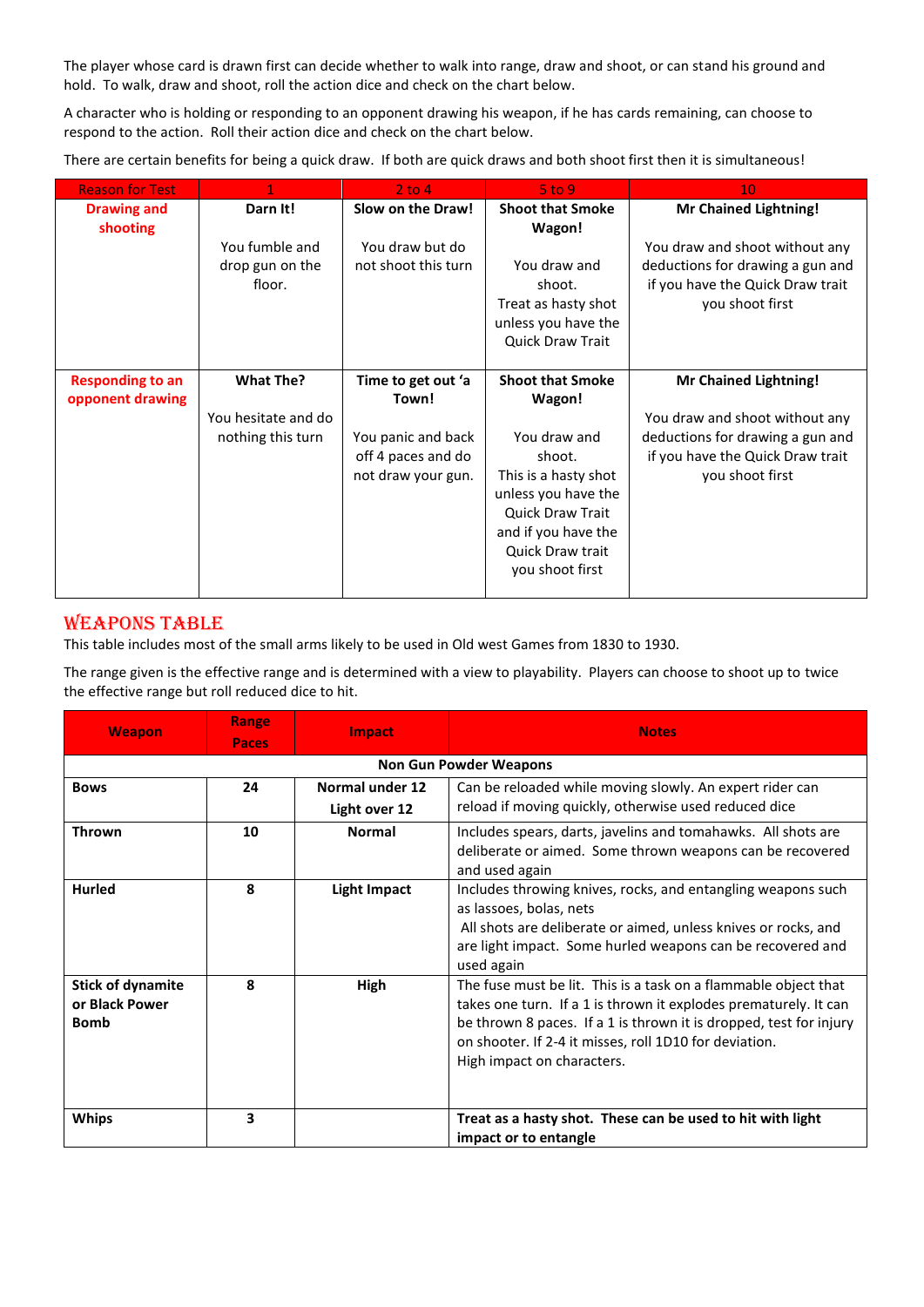#### **FIREARMS**

**Firearms used in the Old west used a variety of ignition systems.** 

- If a **Flintlock they misfire** if a 1 or 2 is rolled.
- If a **Percussion cap weapons they misfire** if a 1 is rolled.
- If a Cartridge Weapon it does not misfire

| <b>HANDGUNS</b>                                                         |                                 |               |                                                                                                                                                                                                                                                                                                                                                                                                                                                                                                             |
|-------------------------------------------------------------------------|---------------------------------|---------------|-------------------------------------------------------------------------------------------------------------------------------------------------------------------------------------------------------------------------------------------------------------------------------------------------------------------------------------------------------------------------------------------------------------------------------------------------------------------------------------------------------------|
| <b>Type</b>                                                             | <b>Range in</b><br><b>Paces</b> | Impact        | <b>Notes</b>                                                                                                                                                                                                                                                                                                                                                                                                                                                                                                |
| Cartridge<br>Most handguns<br>including<br>Automatic &<br>Double Action | 12                              | <b>Normal</b> | Any type of revolver using a metal cartridge. These normally<br>have a range of 12 paces. Towards the end of the period<br><b>Double Action Revolvers and Automatic Pistols were</b><br>introduced.                                                                                                                                                                                                                                                                                                         |
| <b>Muzzle-loading</b><br>smoothbore/rifled<br>pistol                    | 8/10                            | <b>Normal</b> | Used at the start of the period these are single shot, either<br>smooth bore or rifled and have to be reloaded after shooting<br>and the character must be stationary. A flintlock weapon<br>misfires on a roll of 1 or 2, a percussion weapon on a roll of 1                                                                                                                                                                                                                                               |
| Pepperpot or early<br>revolving pistols                                 | 8                               | <b>Normal</b> | 5 or 6 shots, the weapon works as normal for the type of<br>weapon but it misfires on a 3, jams on a 2, requiring a 5+ to<br>clear, and ignites all shots in one single blast on a score of 1.<br>When a 1 is scored, roll 3D10, treat the shooter as if they<br>were firing hasty shots due to recoil but the target can take<br>multiple hits. Also test for a potential injury to the shooter.<br>Test on the Effect of Hits chart. Characters use their reduced<br>dice to reload.                      |
| <b>Improved Cap and</b><br><b>Ball revolving</b><br>pistols             | 10                              | <b>Normal</b> | 5 or 6 shots, the weapon works as normal for the type of<br>weapon and misfires on a 2 and jams on a 1. These are<br>difficult to reload although many users carried pre-loaded<br>spare cylinders. If preloaded cylinders are used then<br>reloading is a normal action but the weapon misfires on a 3<br>and $2.$<br>Any form of reloading for these weapons is rated as a difficult<br>task so characters use their reduced dice. Some Revolvers,<br>such as the Walker Colt are classed as High Impact. |
| 'Long' Pistols                                                          | 16                              | <b>Normal</b> | Long-barrelled or with shoulder stocks such as the Buntline<br>special. Cannot be drawn and fired in the same turn; If a Cap<br>and Ball revolver then the normal rules for such weapons will<br>apply. If a flintlock weapon it misfires on a roll of 1 or 2, a<br>percussion weapon on a roll of 1:                                                                                                                                                                                                       |
| <b>Hold outs or</b><br>'Personal<br>Protectors' eg<br><b>Derringers</b> | 8                               | Light         | 2 shots only. Must reload after quick shots or 2 deliberate<br>shots.<br>If a flintlock weapon it misfires on a roll of 1 or 2, a<br>percussion weapon on a roll of 1                                                                                                                                                                                                                                                                                                                                       |

| <b>SHOTGUNS</b> - may hit other targets within 1 pace of main target |                                 |                                                   |                                                                                                                                                                                                                                                                                   |  |
|----------------------------------------------------------------------|---------------------------------|---------------------------------------------------|-----------------------------------------------------------------------------------------------------------------------------------------------------------------------------------------------------------------------------------------------------------------------------------|--|
| <b>Type</b>                                                          | <b>Range in</b><br><b>Paces</b> | <b>Impact</b>                                     | <b>Notes</b>                                                                                                                                                                                                                                                                      |  |
| <b>French Shotgun</b><br>pistols e.g. Le-Mat                         | 12/6                            | <b>Normal as Pistol</b><br><b>High as Shotgun</b> | A specialist weapon that combined bullets with one shotgun<br>barrel. Its range is 12 paces with bullets and 6 paces with the<br>shotgun cartridge. It may not be drawn and fired in the same<br>turn. It may shot as a normal pistol or may make 1 shot as a<br>sawn off shotgun |  |
| Sawn-off shotgun                                                     | 12                              | High Impact under 6<br>Normal Impact over 6       | Must reload after emptying both barrels.<br>A flintlock weapon misfires on a roll of 1 or 2, a percussion<br>weapon on a roll of 1                                                                                                                                                |  |
| Double-Barrelled<br>or Sporting Gun                                  | 20                              | <b>Normal</b>                                     | In the early period these are muzzle loading: when both<br>barrels are used it must be reloaded. If Muzzle loading the<br>character must be stationary. A flintlock weapon misfires on a<br>roll of 1 or 2, a percussion weapon on a roll of 1                                    |  |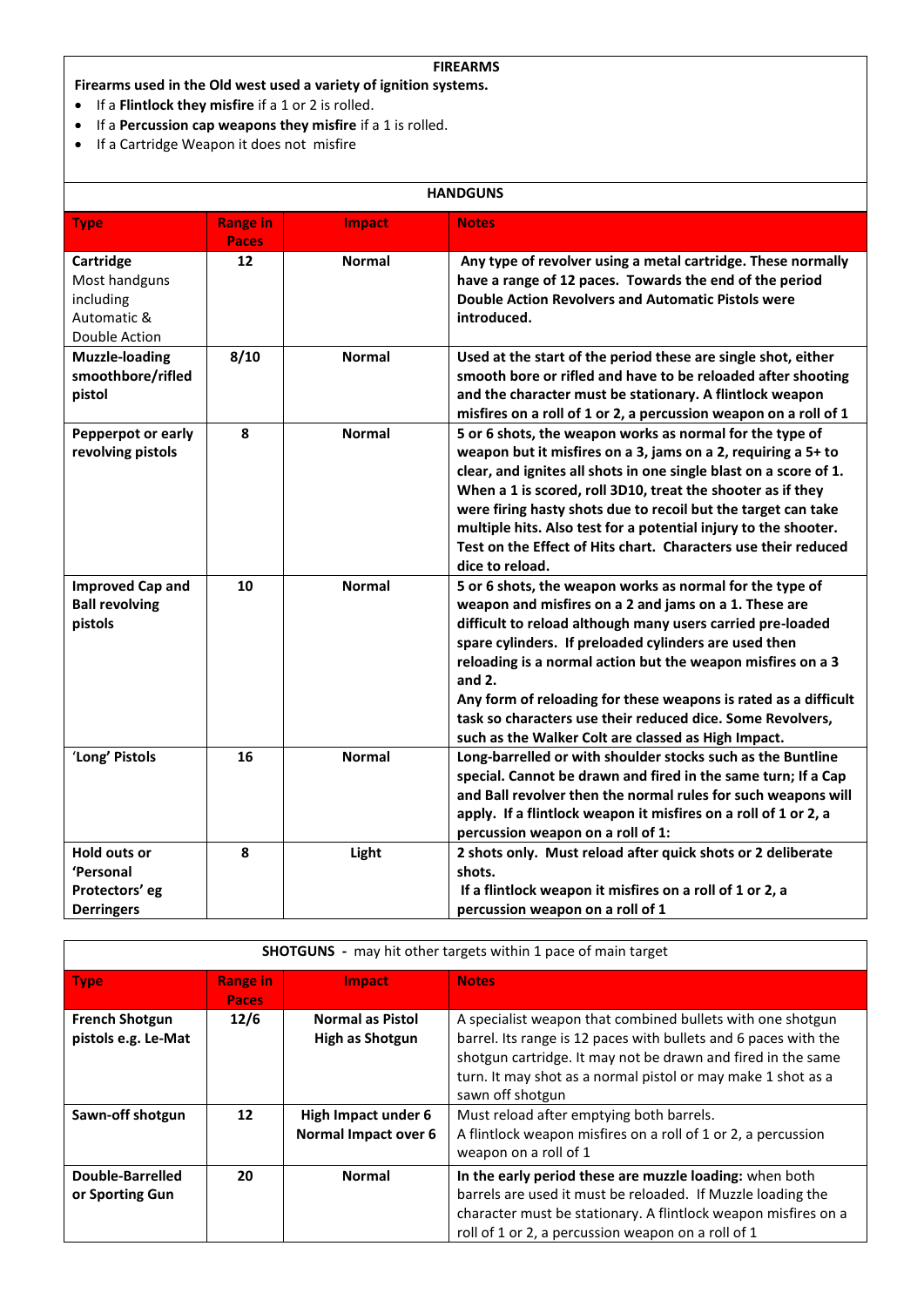| <b>Blunderbuss</b>                                                               | 12                       | High Impact under 6<br>Normal Impact over 6.                  | High Impact under 6: Normal Impact over 6. Reload after<br>firing. A flintlock weapon misfires on a roll of 1 or 2, a<br>percussion weapon on a roll of 1                                                                                                                                                                                                                                                                                                                                                                                                                                                                          |
|----------------------------------------------------------------------------------|--------------------------|---------------------------------------------------------------|------------------------------------------------------------------------------------------------------------------------------------------------------------------------------------------------------------------------------------------------------------------------------------------------------------------------------------------------------------------------------------------------------------------------------------------------------------------------------------------------------------------------------------------------------------------------------------------------------------------------------------|
| <b>Multi-Barrelled</b><br>muzzle-loading-<br>e.g. Volley Gun                     | 18                       | High Impact under 6<br>Normal Impact over 6.                  | Must be reloaded after firing. A flintlock weapon misfires on a<br>roll of 1 or 2, a percussion weapon on a roll of 1. Use reduced<br>dice when attempting to reload                                                                                                                                                                                                                                                                                                                                                                                                                                                               |
| Lever or pump<br>action shotguns                                                 | 20                       | <b>High Impact</b>                                            | These are repeating shotguns                                                                                                                                                                                                                                                                                                                                                                                                                                                                                                                                                                                                       |
|                                                                                  |                          |                                                               | <b>SHOULDER ARMS</b>                                                                                                                                                                                                                                                                                                                                                                                                                                                                                                                                                                                                               |
| <b>Type</b>                                                                      | <b>Range in</b><br>Paces | Impact                                                        | <b>Notes</b>                                                                                                                                                                                                                                                                                                                                                                                                                                                                                                                                                                                                                       |
| Most repeating,<br>Lever, Pump action<br>or magazine rifles<br>or rifled carbine | 36/24                    | <b>Normal</b>                                                 | Such as Winchesters and Henry Rifles or Winchester and<br>Spencer carbines only need to be reloaded when a 1 is thrown<br>and the character must be stationary to carry out the action.                                                                                                                                                                                                                                                                                                                                                                                                                                            |
| <b>Muzzle-loading</b><br>smoothbore/rifle<br>musket or carbine                   | 24/18<br>36/24           | <b>Normal</b>                                                 | Used up to the 1860s and elsewhere South of the Border and<br>by Native Americans. These are single shot, either smooth bore<br>or rifled and have to be reloaded after shooting and the<br>character must be stationary.<br>A flintlock weapon misfires on a roll of 1 or 2, a percussion<br>weapon on a roll of 1                                                                                                                                                                                                                                                                                                                |
| <b>Sporting Gun or</b><br><b>Fowling Piece</b>                                   | 36                       | <b>Light Impact</b>                                           | A small bored rifled sporting gun which can be double barrelled                                                                                                                                                                                                                                                                                                                                                                                                                                                                                                                                                                    |
| <b>Early breech</b><br>loading rifles                                            | 36                       | <b>Normal</b>                                                 | Either a converted Ferguson or another experimental type.<br>Even though percussion / cap lock they misfire on a 2, and jam<br>on a 1                                                                                                                                                                                                                                                                                                                                                                                                                                                                                              |
| Slide or<br>"Harmonica" rifles                                                   | 36                       | <b>Normal</b>                                                 | An early form of magazine weapon, using a preloaded strip,<br>usually with a load of 5 shots, inserted into the weapon from<br>the right hand side. By cocking a lever the slide was advanced<br>one shot after each firing. However, the slide was awkward and<br>meant that the weapon could not be carried loaded over long<br>periods. Characters can carry only two preloaded slides. When<br>they need to use the weapon they must first load it by inserting<br>a slide. They can then fire 5 shots before reloading their<br>second slide. Even though it is a percussion /cap lock it misfires<br>on a 2, and jams on a 1 |
| <b>Early revolving</b><br>shoulder arms                                          | 36                       | <b>Normal</b>                                                 | 5 or 6 shots, the weapon works as normal for the type of<br>weapon but it misfires on a 3, jams on a 2, requiring a 5+ to<br>clear, and ignites all shots in one single blast on a score of 1.<br>When a 1 is scored, roll 3D10, treat the shooter as if they were<br>firing hasty shots due to recoil but the target can take multiple<br>hits. Also test for a potential injury to the shooter. Test on the<br>Effect of Hits Chart: These are difficult to reload so characters<br>use their reduced dice.                                                                                                                      |
| <b>Single shot Breach</b><br>Loading<br>rifles/carbines                          | 36/24                    | <b>Normal unless</b><br><b>Sharps Big 50 (High</b><br>Impact) | Such as Sharps Big 50 or Springfield rifle, must be reloaded<br>after firing and the character must be stationary to reload.                                                                                                                                                                                                                                                                                                                                                                                                                                                                                                       |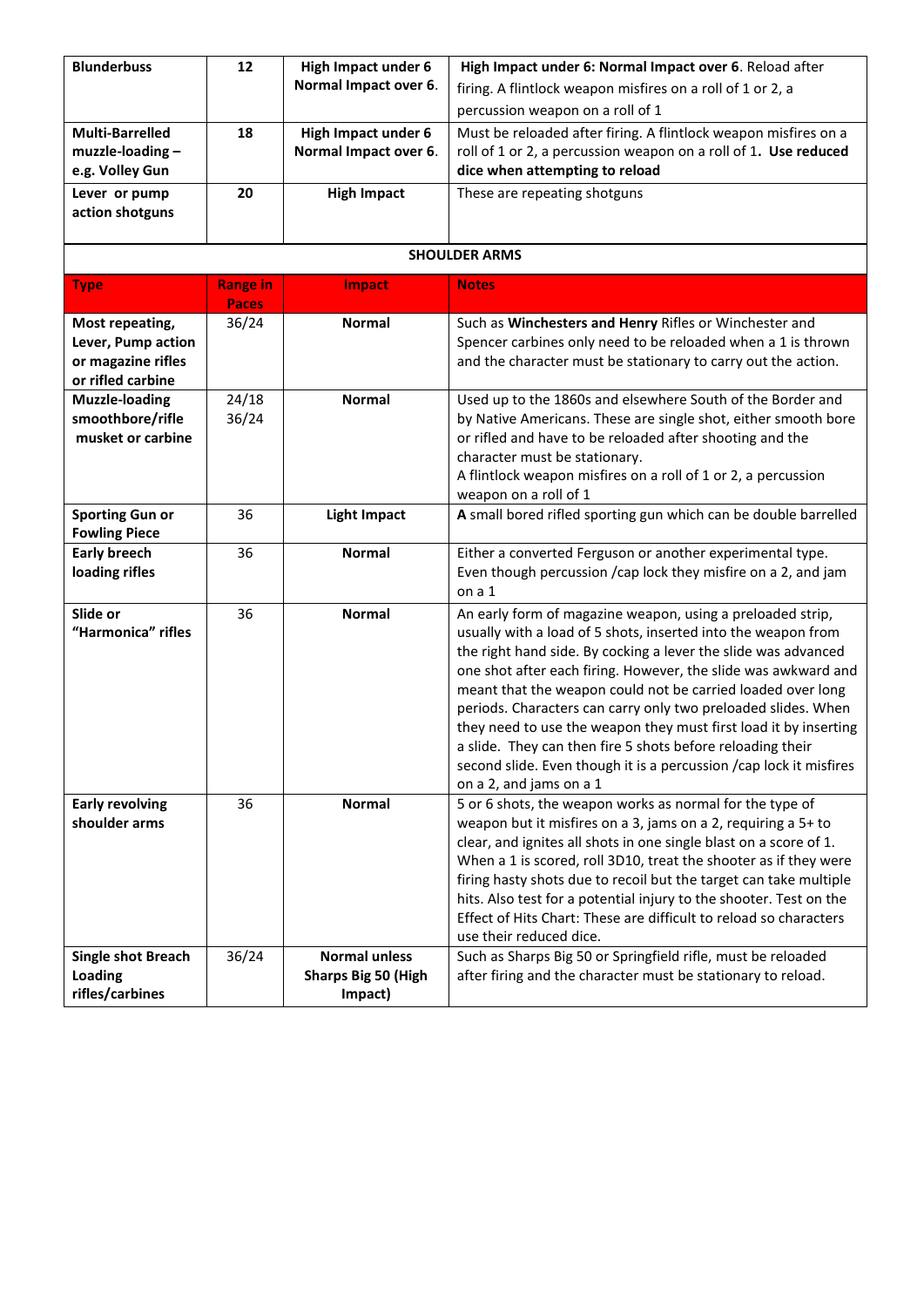# REEL 5: FIGHTING

Fighting is a three-step process:

- 1. Characters must pass a 'Wanting to Attack' test.
- 2. If successful, they then roll to determine whether they hit their opponent.
- 3. If successful, the target character then rolls to see the effect of the hit.

# WANTING TO MAKE AN ATTACK

To make an attack the player **rolls their character's action dice**, adjusted for any relevant Personality, Skills or Traits, and checks the outcome on the chart below.

• Characters who are disciplined or fanatics can reroll

| <b>Reason for</b><br><b>Test</b> |                          | $2$ to 4                | $5$ to 9                 | 10                           |
|----------------------------------|--------------------------|-------------------------|--------------------------|------------------------------|
|                                  | I'm not sure I can do    | <b>They look Tough!</b> | <b>Attack the Enemy!</b> | <b>Get Stuck In!</b>         |
|                                  | this!                    | Hesitate and do not     | May attack or make a     | Make a perfect attack        |
| <b>Wanting to</b>                | Lose confidence and      | make an attack          | counter attack. Or If    | and may reroll attack        |
| make an                          | does not close to attack |                         | attacked may choose to   | dice if fail to hit ignoring |
| attack                           | Fall back 2 paces facing |                         | make a Hasty Shot or     | any 1s rolled.               |
|                                  | the enemy                |                         | make a counter attack    |                              |
|                                  |                          |                         | but not both             |                              |

**Once an attack has been made and the fighting has started, characters do not need to reroll to continue fighting but do need to roll if they want to break off the fight** 

#### **WANTING TO BREAK FROM A FIGHT**

In a turn characters can break off from a fight, **if they make a successful roll**.

| <b>Reason for</b> |                         | $2$ to 4                   | $5$ to 9                 | 10                       |
|-------------------|-------------------------|----------------------------|--------------------------|--------------------------|
| <b>Test</b>       |                         |                            |                          |                          |
| <b>Wanting to</b> | <b>Gripped By Fear!</b> | Panic!                     | Evade then!              | Caught them Out!         |
| break off from    | Freeze and fail to      | Hesitate, then retreat 1/2 | Successfully break off   | Successfully break off   |
| a fight           | evade or carry out      | a move with back to the    | from the fight -may move | from the fight. May also |
|                   | any other action        | enemy and unable to        | up to the maximum        | attack the enemy before  |
|                   |                         | fight back                 | distance away from the   | moving or move and       |
|                   |                         |                            | enemy                    | shoot at them.           |

# FIGHTING

#### **FIGHTING: TRYING TO HIT**

When fighting, the player **rolls their character's action dice**, adjusted for any relevant Personality, Skills or Traits, and checks the outcome on the chart below.

- Poor fighters have their action dice reduced
- Characters who are outnumbered roll reduced dice. Characters who are fighting more opponents than they have cards are deemed to be outnumbered. For example, a main character with three cards would be outnumbered if fighting 4 opponents, while a minor character or extra with one card would be outnumbered fighting 2 opponents.

| <b>Reason for Test</b> |                           | 2 to 4                   | 5 to 9                 | 10                       |
|------------------------|---------------------------|--------------------------|------------------------|--------------------------|
|                        | <b>A Deadly Riposte!</b>  | Missed!                  | <b>Take That!</b>      | <b>A Deadly Blow!</b>    |
| To see if a hit is     | Miss and opponent         | Fails to hit opponent    | Lands blow or strikes  | The blow is deadly $-$   |
| scored from an         | makes an immediate        | If attempting a Mighty   | opponent and must roll | roll for the effect with |
| attack                 | fight back and can        | Blow now On the Back     | on the outcome chart.  | the target's DV          |
|                        | reroll their dice         | Foot                     |                        | lowered by 2.            |
|                        | If attempting a Mighty    | If making an All Out     |                        |                          |
|                        | <b>Blow or an All Out</b> | Attack may reroll but    |                        |                          |
|                        | <b>Attack then the</b>    | must keep the second     |                        |                          |
|                        | attacker becomes          | roll and if misses again |                        |                          |
|                        | <b>Defenceless</b>        | then becomes             |                        |                          |
|                        |                           | <b>Defenceless</b>       |                        |                          |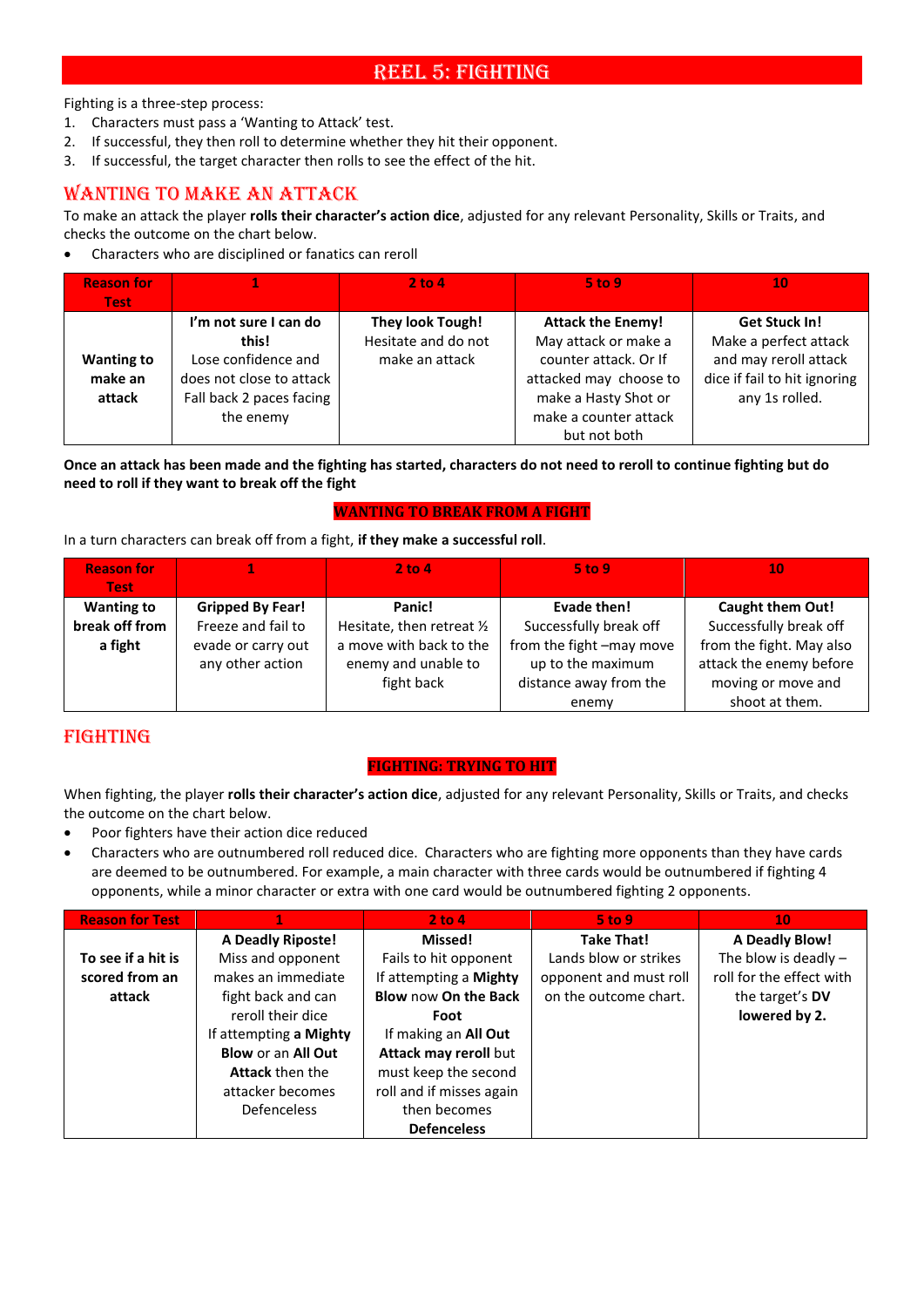## FORMS OF ATTACK

**An attacker can choose to do a:**

- **Standard Attack -Cut and thrust with a weapon or Kick and punch** if unarmed
- **Mighty Blow** an attack where the aim is to end the combat in one decisive blow. If successful reduces the enemy DV by 1. **Only one such attack can be made in a phase.**
- **All Out Attack** an attack designed to be decisive and the attacker has no care for his future defence, so DV reduced in subsequent rounds of combat. **Only one such attack can be made in a phase**. The character can reroll a failed attempt. **Rash characters and fanatics must use this attack in the first round of fighting.**

#### **A Defender can choose to make a:**

• **basic defence**, unless stunned or KO'd, incapable of defending themselves, or surprised in which case they count as **Defenceless.**

However, **a defender with a turn remaining** can choose to respond (see Responding to an attack). **If successful**, the defender can:

- **Evade – turn and evade away from their opponent (no need to test again)**
- **Block**  increases their DV by 2 but they cannot make a counter attack and in their turn can only make a hasty attack.
- **Make a hasty shot if armed with a missile weapon (no need to test) If the attacker still hits the defender is treated as defenceless.**

**Making the action uses up a card so when their next card is turned it is forfeited.**

## FIGHTING: MOUNTS

#### **FIGHTING FROM A MOUNT OR MOVING VEHICLE**

Attackers on mounts/vehicles can try to hit as they pass an opponent. The chance of hitting is usually increased when fighting an individual on foot and any hits count as high impact if the mount/vehicle is moving over 4 paces.

When mounts/vehicles move over 8 paces to attack an opponent, they must move on past their opponent on their next turn unless they choose to stop by decelerating unsafely and so needing to test for control..

Mounts/Moving vehicles can attempt to run down one or more characters. On the turn that the attack takes place, the characters at risk can test to evade to avoid the collision if they have a turn/cards outstanding. If they fail to evade, they roll for hits received.

#### **FIGHTING OPPONENTS ON MOUNTS OR MOVING VEHICLES**

**If the attacker is mounted**, an expert with a particular melee weapon or a man killer, the attacker can decide whether to attack the rider or vehicle or the driver, a passenger or a crew member on the vehicle irrespective of the speed of the vehicle.

**If the attacker is on foot** and the opponent is stationary or a vehicle moving up to 4 paces, the attacker can decide whether to attack the mount and rider, vehicle or the driver, a passenger or a crew member on the vehicle.

Otherwise the player must state whether they are shooting at or attacking the rider or the mount/vehicle. They then roll 1D10 for each hit and if they score 5+ they hit their stated target on a 1-4 they hit the other target.

#### FIGHTING IN BUILDINGS

Characters fighting in a building count as behind defences if being attacked. If they are pushed back and the attacker is able to enter the building, they lose this advantage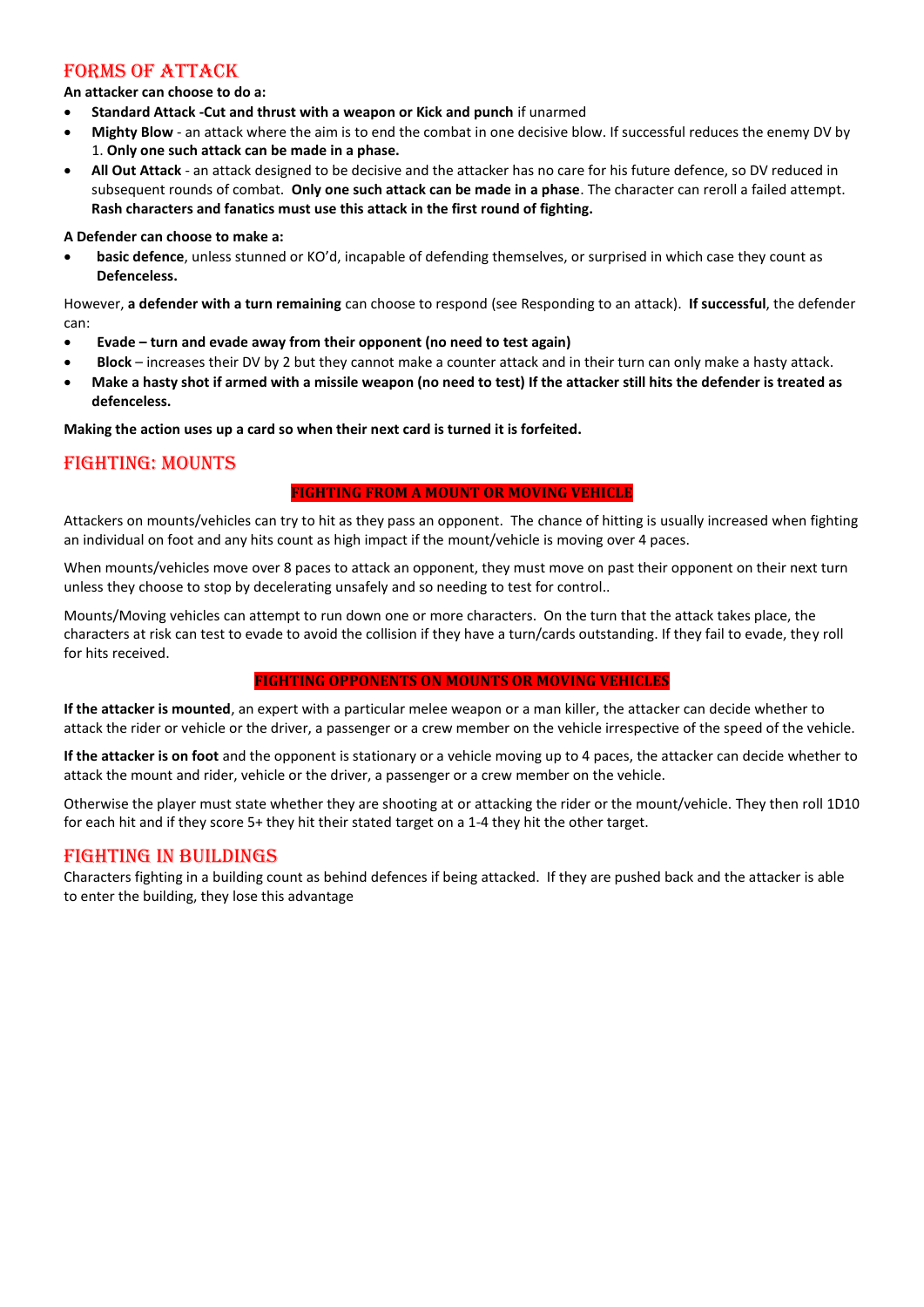# REEL 6: DETERMINING THE EFFECTS OF SHOOTING AND FIGHTING

If the character was shot or was struck when fighting the player controlling that character **rolls their Action Dice for each potential injury to determine the outcome**.

To determine the result:

- 1. Establish the Defence value (DV) of the target: In the Old west this begins at 0 but may be increased due to armour,
- 2. Adjust the DV to reflect a variety of factors including cover, actions, the impact of weapons and the characteristics of the shooter/fighter.

# DETERMINING THE DEFENCE VALUE (DV)

Where characters are protected, by cover, armour and/or a shield, they may avoid injury despite being hit: adjust their basic DV to take into account any factors affecting the character who has been hit through shooting and fighting. These are divided into those relating to the character hit (the target/defender) and those relating to the shooter/attacker or the weapon being used to make the hit.

#### **Adjustment For the target/Defender For the Shooter/attacker or weapon** Decrease the target's DV by 2 • **Defenceless or helpless** • Shot by **a Marksman** • Hit by **any explosive weapon**, such as a grenade, ball or shell, grape or dynamite • Hit by **a bulls eye shot** or **deadly blow** • Hit by a **Man Killer** Decrease the target's DV by 1 • **Shot at point blank range (1 pace)** • Made an **All Out Attack** on their turn • Hit by a **High Impact weapon**  • **Hit by an Expert with a particular type of weapon** • Hit by a character with **a longer reach weapon** • Hit by an **aimed shot** • Hit by a **character riding a mount** • Hit by a character **charging in or following up** • Hit in close combat by a **Fighter, Brawler or one with martial arts skill** • Hit by a **Mighty Blow** • Hit by a character rated as **Two Weapon trained** or by the fists of a character who is **two fisted** • Hit with a Blunt Weapon by a character who is **strong** • Hit by a character who is **off handed** Increase the target's DV by 1 • **Shot while Moving quickly or in light cover** • **Stealthy** and shot • **Using a shield** when hit in close combat or by a non-gunpowder weapon • **Wearing Armour** • Hit by a **Light Impact weapon or an improvised weapon** • **Hit by opponent Drawing weapon on this turn** • **Hit by a snap shot** Increase the target's DV by 2 • **Shot while evading or in dense or hard cover or lying prone**  • **Making a block defence** • Behind defences in combat • Hit by a **hasty shot or hasty attack** • **Hit by a character who fanned their revolver** • Hit by a character who is **On the Back Foot** • **Hit by a shot fired from the shooter's wrong hand**

#### ADUSTMENTS FOR SHOOTING AND FIGHTING TO DV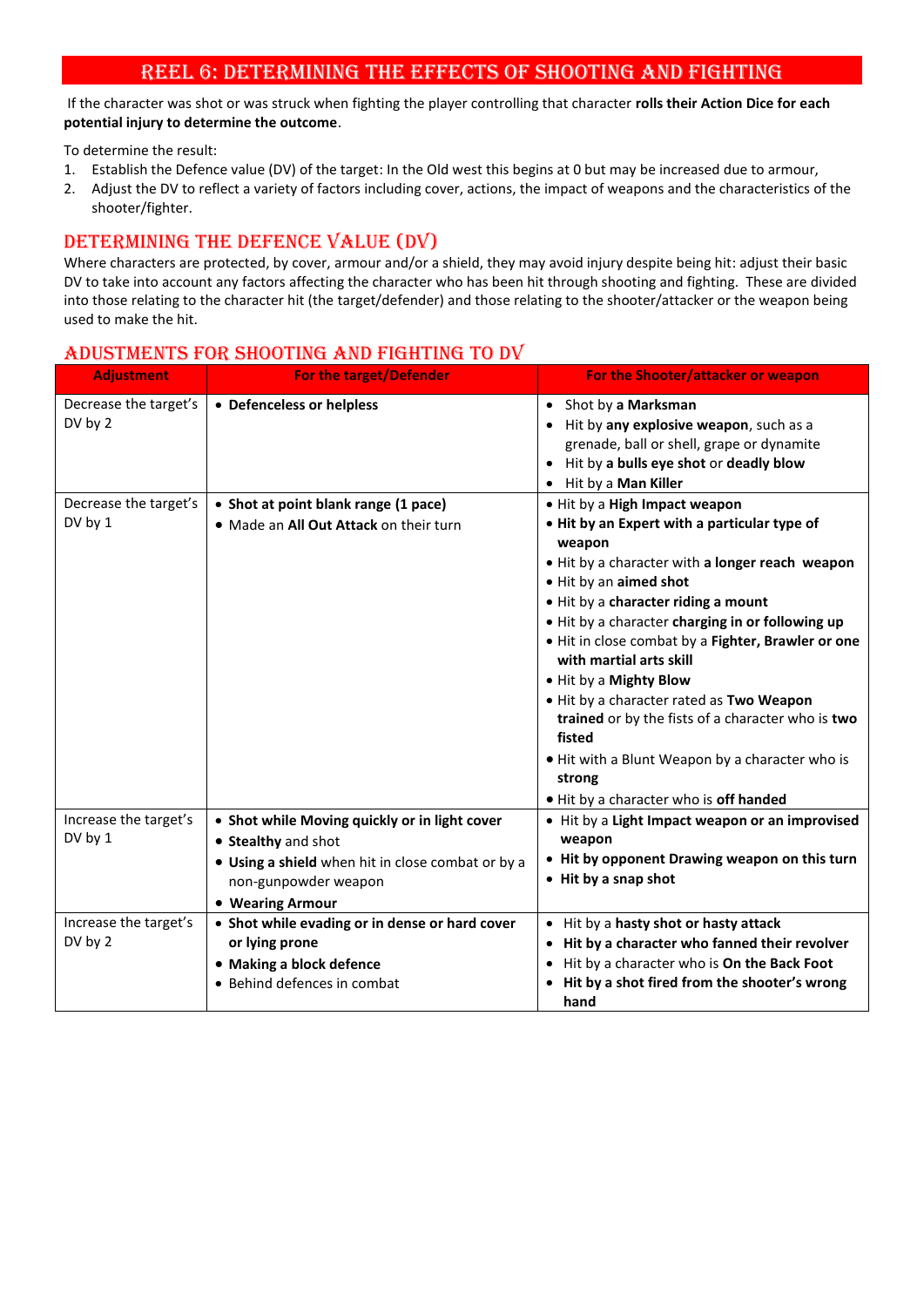## EFFECTS OF HIT TABLE ON CHARACTERS

|                            | A hit on a character<br>who: |         |         | Has no<br>armour | Has:<br>minimal<br>armour | Has armour       | <b>Has heavy</b><br>armour | <b>Is Firing</b><br>through a<br>loophole |
|----------------------------|------------------------------|---------|---------|------------------|---------------------------|------------------|----------------------------|-------------------------------------------|
| <b>Dice</b><br><b>Roll</b> | $DV-3$                       | $DV-2$  | $DV-1$  | DV <sub>0</sub>  | DV <sub>1</sub>           | DV <sub>2</sub>  | DV3                        | $DV$ 3+                                   |
| 10 <sub>1</sub>            | Graze                        | Graze   | Graze   | Graze            | Near Miss                 | <b>Near Miss</b> | <b>Near Miss</b>           | <b>Near Miss</b>                          |
| 9                          | Courage                      | Courage | Courage | Courage          | Graze                     | Graze            | Near Miss                  | Near Miss                                 |
|                            | Test                         | Test    | Test    | Test             |                           |                  |                            |                                           |
| 8                          | 1 Hit                        | Courage | Courage | Courage          | Courage                   | Courage          | Graze                      | Near Miss                                 |
|                            |                              | Test    | Test    | Test             | Test                      | Test             |                            |                                           |
| $\overline{7}$             | 1 Hit                        | 1 Hit   | Courage | Courage          | Courage                   | Courage          | Courage                    | Graze                                     |
|                            |                              |         | Test    | Test             | Test                      | Test             | Test                       |                                           |
| 6                          | 1 Hit                        | 1 Hit   | 1 Hit   | Courage          | Courage                   | Courage          | Courage                    | Graze                                     |
|                            |                              |         |         | Test             | Test                      | Test             | Test                       |                                           |
| $\overline{5}$             | 2 Hits                       | 2 Hits  | 1 Hit   | 1 Hit            | Courage                   | Courage          | Courage                    | Courage                                   |
|                            |                              |         |         |                  | Test                      | Test             | Test                       | Test                                      |
| $\overline{4}$             | 2 Hits                       | 2 Hits  | 2 Hits  | 1 Hit            | 1 Hit                     | Courage          | Courage                    | Courage                                   |
|                            |                              |         |         |                  |                           | Test             | Test                       | Test                                      |
| $\overline{3}$             | 2 Hits                       | 2 Hits  | 2 Hits  | 2 Hits           | 1 Hit                     | 1 Hit            | Courage                    | Courage                                   |
|                            |                              |         |         |                  |                           |                  | Test                       | Test                                      |
| $\mathbf{2}$               | 3 Hits                       | 3 Hits  | 2 Hits  | 2 Hits           | 2 Hits                    | 2 Hits           | 1 Hit                      | 1 Hit                                     |
| $\mathbf 1$                | 3 Hits                       | 3 Hits  | 3 Hits  | 2 Hits           | 2 Hits                    | 2 Hits           | 2 Hits                     | 1 Hit                                     |

| <b>Outcome</b>   | <b>Effect</b>                                                                                                                                                                                                                                                                                                                                                                                                                                                                                                                                                                                                                                                                                                                                                                                                                                                                                      |
|------------------|----------------------------------------------------------------------------------------------------------------------------------------------------------------------------------------------------------------------------------------------------------------------------------------------------------------------------------------------------------------------------------------------------------------------------------------------------------------------------------------------------------------------------------------------------------------------------------------------------------------------------------------------------------------------------------------------------------------------------------------------------------------------------------------------------------------------------------------------------------------------------------------------------|
| Hit              | Each hit by a lethal weapon wounds a character and removes one of their action cards. Once a character<br>$\bullet$<br>has no cards left they become a casualty of war and collapse from their wounds. They will take no further<br>part in the action unless they receive medical assistance which restores 1 card<br>Each hit by a Blunt Weapon including fists and feet temporarily KOs the character and removes one of<br>$\bullet$<br>their action cards. If they have cards remaining they can test to come round (see below) and, if<br>successful, recover the card. Once a character has no cards left they pass out. They will take no further<br>part in the action unless they receive medical assistance which restores 1 card.<br>Unless the character is now a casualty or has passed out they must take a Courage Test and will carry out<br>$\bullet$<br>the outcome immediately |
| Courage<br>Test  | The character must make a Courage test by rolling on the chart and will carry out the outcome<br>$\bullet$<br>immediately                                                                                                                                                                                                                                                                                                                                                                                                                                                                                                                                                                                                                                                                                                                                                                          |
| Graze            | Most Characters must take a Courage Test<br>٠<br>Characters who are a Hero or Main Character or are Brave or a Fanatic can carry on as normal and do not<br>$\bullet$<br>take a Courage Test                                                                                                                                                                                                                                                                                                                                                                                                                                                                                                                                                                                                                                                                                                       |
| <b>Near Miss</b> | The hit is a close miss or is deflected by the surrounding cover or absorbed by the armour worn by the<br>$\bullet$<br>character so has no effect                                                                                                                                                                                                                                                                                                                                                                                                                                                                                                                                                                                                                                                                                                                                                  |

# HITS FROM SHOOTING OR FIGHTING ON MOUNTED OPPONENTS AND VEHICLES

- A marksman or a character who aimed can choose whether their hit from shooting is on the rider or the beast/vehicle
- An expert with a particular melee weapon or a man killer can choose whether their hit in fighting is on the rider or the beast/vehicle
- Otherwise the player must state whether they are shooting at or attacking the rider or the beast/vehicle. They then roll 1D10 for each hit and if they score 5+ they hit their stated target on a 1-4 they hit the other target.

*Once the target of the hit has been identified, then roll for each hit on the outcome charts. For hits on mounts/vehicles see below.*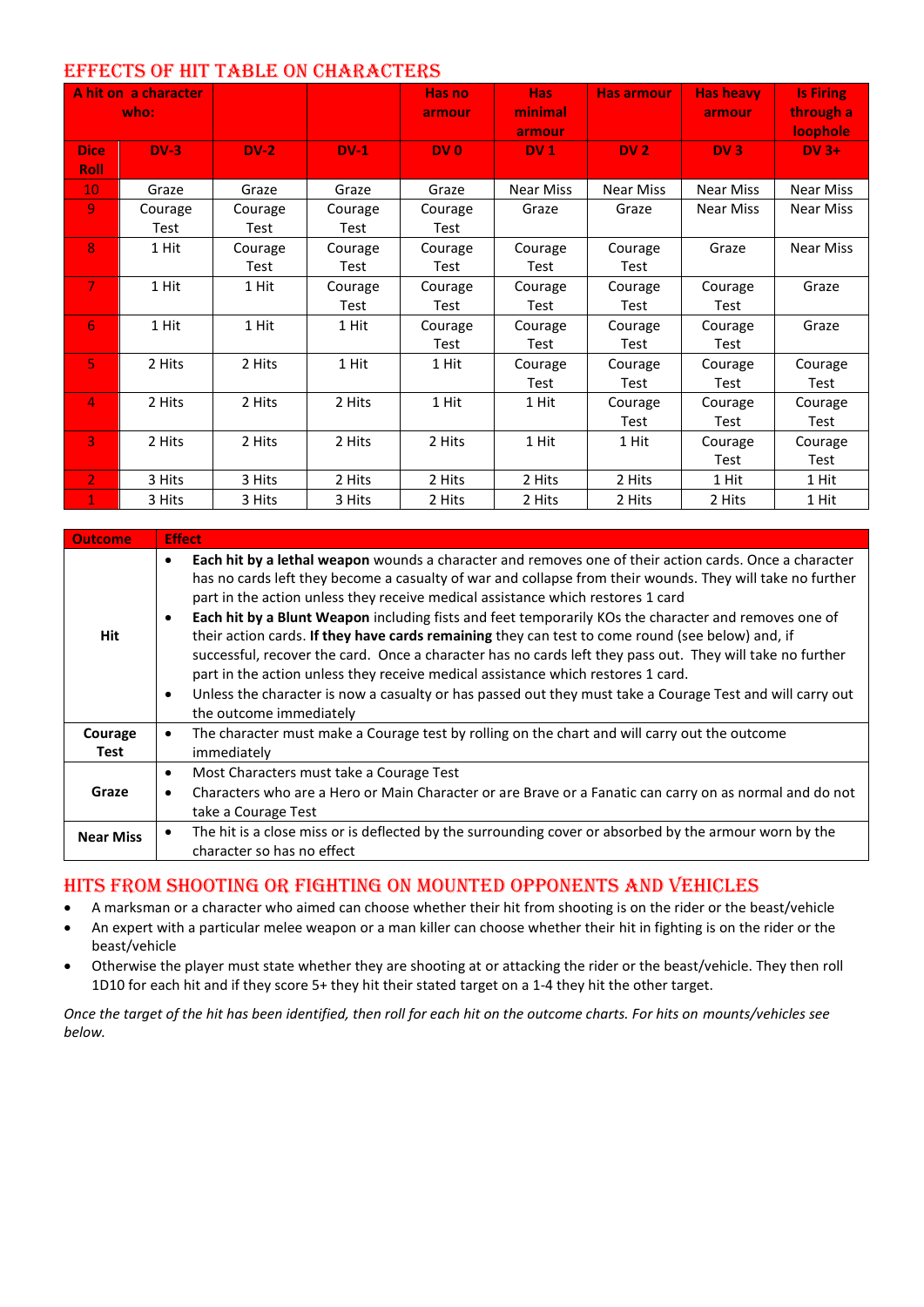#### **HITS ON MOUNTS**

For each hit roll on the shooting or combat outcome charts as normal but the result applied to mounts are slightly different.

| <b>Outcome</b>         | <b>Effect</b>                                                                                                                                                                                                                                                                                                                                                                                                                                                                                                                                                                                                                                                                                                                                                                                                                                                                                                                                                                                                                                                                                                                  |
|------------------------|--------------------------------------------------------------------------------------------------------------------------------------------------------------------------------------------------------------------------------------------------------------------------------------------------------------------------------------------------------------------------------------------------------------------------------------------------------------------------------------------------------------------------------------------------------------------------------------------------------------------------------------------------------------------------------------------------------------------------------------------------------------------------------------------------------------------------------------------------------------------------------------------------------------------------------------------------------------------------------------------------------------------------------------------------------------------------------------------------------------------------------|
| Hit                    | Each hit wounds a mount and reduces its stamina. Once a mount has no stamina left it collapses. Mounts<br>$\bullet$<br>that are horse or camel sized can take 2 hits before they collapse and can no longer be ridden. Elephant<br>sized mounts can take 4 hits before they collapse and can no longer be ridden.<br>The rider(s) of a mount which has collapsed must then test for injury as if falling. If the mount was<br>$\bullet$<br>travelling fast or more quickly, then the outcome is treated as if the rider was hit by a High Impact<br>weapon. On a roll of 1 they also become trapped under their dead mount: They must pass an Action Test<br>to free themselves.<br>Unless the mount has collapsed, the rider must also test to keep control of their mount.<br>$\bullet$<br>If they fail (2-4) they have lost control of their mount which bolts in a random direction and will continue<br>➤<br>to do so until they pass an action Test<br>If they roll 1 the above result applies and in addition they are thrown from their mount which will then<br>➤<br>bolt in a random direction. They test for injury |
| Courage<br><b>Test</b> | The mount is spooked<br>$\bullet$<br>The rider must test to keep control of their mount.<br>$\bullet$<br>If they fail (2-4) they have lost control of their mount which bolts in a random direction and will continue<br>➤<br>to do so until they pass an action Test<br>If they roll 1 the above result applies and in addition they are thrown from their mount which will then<br>≻<br>bolt in a random direction. They test for injury.                                                                                                                                                                                                                                                                                                                                                                                                                                                                                                                                                                                                                                                                                    |
| Graze                  | Most characters must take an Action Test to control the mount as outlined above<br>$\bullet$<br>If a Hero or Main Character or an expert rider they keep control of their mount and need not test and can<br>٠<br>carry on as normal                                                                                                                                                                                                                                                                                                                                                                                                                                                                                                                                                                                                                                                                                                                                                                                                                                                                                           |
| <b>Near Miss</b>       | The shot or blow is a close miss or is deflected by the surrounding cover or absorbed by the armour worn<br>by the mount so has no effect                                                                                                                                                                                                                                                                                                                                                                                                                                                                                                                                                                                                                                                                                                                                                                                                                                                                                                                                                                                      |

## **HITS ON VEHICLES**

All vehicles are classed as having a Vehicle Defence Value or VDV and its starting value depends on their construction and/or armour as follows.

| <b>Type of Armour</b>                            | No armour or      | <b>Minimal Armour or</b>  | <b>Normal Armour or</b>    | <b>Heavy Armour or</b>     |
|--------------------------------------------------|-------------------|---------------------------|----------------------------|----------------------------|
| /Construction                                    | <b>protection</b> | <b>Light Construction</b> | <b>Robust Construction</b> | <b>Strong Construction</b> |
| <b>VDV against most</b><br>weapons or collisions |                   |                           |                            |                            |

## **ADJUSTMENTS**

| <b>Adjustment</b>              |                                                                           |
|--------------------------------|---------------------------------------------------------------------------|
| Decrease the target's VDV by 2 | • Shot by a Marksman                                                      |
|                                | . Hit by a deadly blow or by a bulls eye shot                             |
| Decrease the target's VDV by 1 | • Hit by a High Impact weapon or big explosive device                     |
|                                | . Hit by an Expert with a particular type of weapon                       |
|                                | . Hit by an aimed shot                                                    |
|                                | •In collision with a larger object or vehicle or whilst moving quickly or |
| Increase the target's VDV by 1 | • Vehicle is moving very fast                                             |
|                                | • Hit by a Light Impact weapon                                            |
|                                | . Hit by small arms                                                       |
|                                | • Attacked in Mêlée                                                       |
| Increase the target's VDV by 2 | . Hit by a shooter who was making hasty shots or firing off handed        |
|                                | . Hit by a character who is On the Back Foot in close combat              |
|                                | • Hit by an improvised weapon                                             |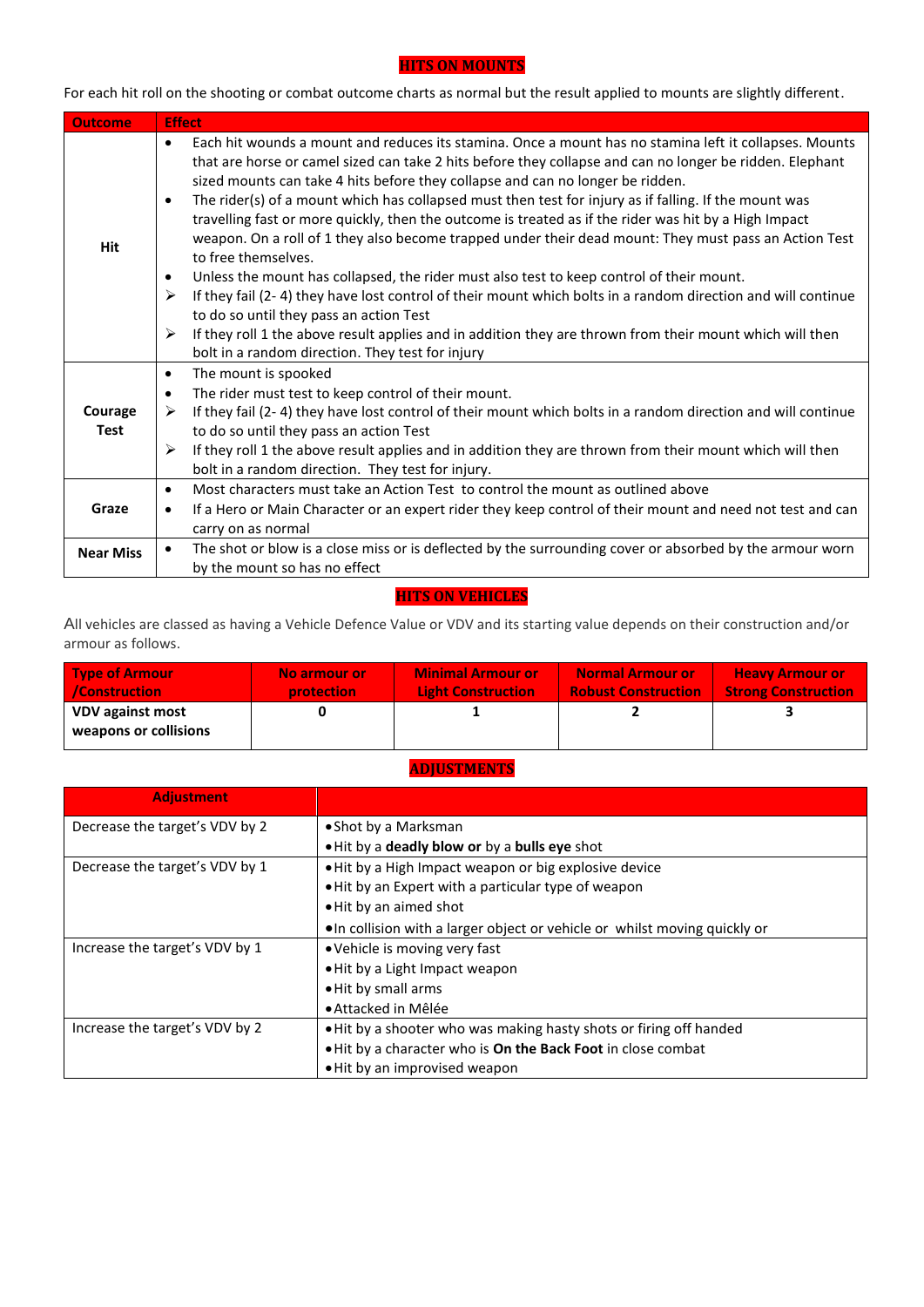| <b>Dice Roll</b> | $VDV-3$            | $VDV-2$             | $VDV-1$            | VDV 0              | VDV <sub>1</sub>   | VDV <sub>2</sub>   | VDV <sub>3</sub>   | $VDV$ 3+           |
|------------------|--------------------|---------------------|--------------------|--------------------|--------------------|--------------------|--------------------|--------------------|
| 10               | No Damage          | No Damage           | No Damage          | No Damage          | <b>No Damage</b>   | <b>No Damage</b>   | <b>No Damage</b>   | No Damage          |
| 9                | Courage test       | <b>Courage test</b> | Courage test       | Courage test       | <b>No Damage</b>   | No Damage          | <b>No Damage</b>   | No Damage          |
| R                | <b>Reduced</b>     | <b>Reduced</b>      | <b>Reduced</b>     | <b>Reduced</b>     | Courage            | <b>No Damage</b>   | <b>No Damage</b>   | <b>No Damage</b>   |
|                  | <b>Mobility</b>    | <b>Mobility</b>     | <b>Mobility</b>    | <b>Mobility</b>    | Test               |                    |                    |                    |
| 7                | <b>Immobilized</b> | Reduced             | Reduced            | <b>Reduced</b>     | <b>Reduced</b>     | Courage            | <b>No Damage</b>   | No Damage          |
|                  |                    | <b>Mobility</b>     | <b>Mobility</b>    | <b>Mobility</b>    | <b>Mobility</b>    | test               |                    |                    |
| 6                | <b>Immobilized</b> | <b>Immobilized</b>  | <b>Reduced</b>     | <b>Reduced</b>     | <b>Reduced</b>     | Reduced            | Courage            | No Damage          |
|                  |                    |                     | <b>Mobility</b>    | <b>Mobility</b>    | <b>Mobility</b>    | <b>Mobility</b>    | test               |                    |
| 5                | <b>Destroyed</b>   | Immobilized         | Immobilized        | <b>Immobilized</b> | Reduced            | Reduced            | Reduced            | Courage            |
|                  |                    |                     |                    |                    | <b>Mobility</b>    | <b>Mobility</b>    | <b>Mobility</b>    | test t             |
| Δ                | Destroyed          | <b>Destroved</b>    | <b>Immobilized</b> | <b>Immobilized</b> | <b>Immobilized</b> | Reduced            | Reduced            | Reduced            |
|                  |                    |                     |                    |                    |                    | <b>Mobility</b>    | <b>Mobility</b>    | <b>Mobility</b>    |
| 3                | <b>Destroyed</b>   | <b>Destroved</b>    | <b>Destroyed</b>   | <b>Immobilized</b> | Immobilized        | <b>Immobilized</b> | <b>Immobilized</b> | <b>Immobilized</b> |
| $\overline{2}$   | <b>Destroved</b>   | <b>Destroved</b>    | <b>Destroved</b>   | <b>Destroved</b>   | Immobilized        | <b>Immobilized</b> | <b>Immobilized</b> | <b>Immobilized</b> |
|                  | <b>Destroved</b>   | <b>Destroved</b>    | <b>Destroved</b>   | <b>Destroyed</b>   | <b>Destroyed</b>   | <b>Destroyed</b>   | <b>Destroyed</b>   | <b>Destroved</b>   |

| <b>Outcome</b>          | <b>Effect</b>                                                                                            |
|-------------------------|----------------------------------------------------------------------------------------------------------|
| <b>Destroved</b>        | The target is destroyed including driver, occupant, crew or passengers carried in it                     |
| <b>Immobilized</b>      | The target may no longer move. Its driver, crew or passengers carried in must take a Courage Test        |
| <b>Reduced Mobility</b> | The target's movement is reduced by 50%: Its driver, crew or passengers carried in it must take a        |
|                         | <b>Courage Test</b>                                                                                      |
|                         | Although hit causes only superficial damage to the vehicle, its driver, crew or passengers carried in    |
| Courage test            | it must take a Courage Test                                                                              |
| No Damage               | Although hit causes only superficial damage to the vehicle, its driver, crew or passengers carried in it |
|                         | are unaffected.                                                                                          |

# TESTING TO COME ROUND OR HEAL A WOUND

To attempt to come round if KO'd or to provide first aid if a medic/healer, the player **rolls their character's action dice**, adjusted for any relevant Personality, Skills or Traits, and checks the outcome on the chart below.

- If the KO'd/wounded character is frail use reduced dice
- If the KO'd/wounded character is Tough reroll a failed dice roll

| <b>Reason for</b> |                            | $2$ to 4                  | $5$ to 9                  | 10                          |
|-------------------|----------------------------|---------------------------|---------------------------|-----------------------------|
| <b>Test</b>       |                            |                           |                           |                             |
|                   | <b>Knocked Out</b>         | <b>Groggy</b>             | 'Where Am I?'             | Let Me At'em!               |
| <b>Trying to</b>  | If trying to come round    | Fail to come round        | Come round                | Come round and may          |
| come round        | KO'd for the rest of the   |                           |                           | perform another action      |
|                   | action                     |                           |                           | or move, attack or shoot    |
|                   | He's Gone!                 | <b>Try Some More</b>      | <b>Feeling Better</b>     | It's a Miracle!             |
| <b>Trying to</b>  | The wounded character      | Fails to heal but may try | Success: the wounded      | Success: the wounded        |
| heal              | loses all cards and is out | again next turn           | character recovers 1 card | character recovers all lost |
|                   | of the game                |                           |                           | cards                       |

# POISON

Any character injured by a weapon which is dipped in poison or by a beast that has poisonous or toxic venom takes a test.

- **Characters who are frail** have their action dice reduced.
- **Characters who are tough** may reroll

If they fail the test (1 to 4), treat as a 2 lethal hits.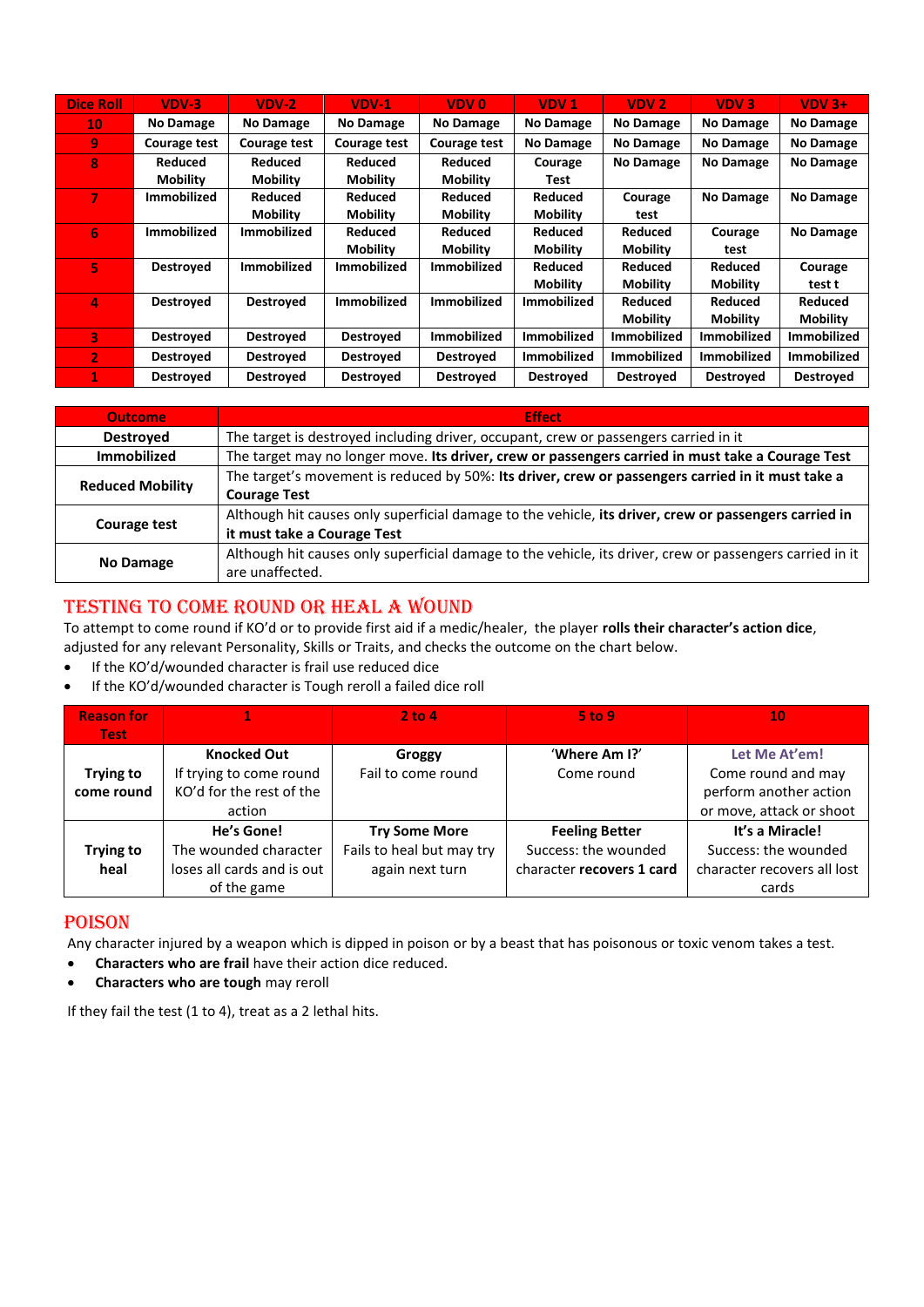# POST ACTION REST AND RECOVERY

After each adventure roll the character's Action dice to see what happened to each character and whether they learnt from the experience.

| <b>SITUATION</b>                                                                                                          | 1                                                                                                                                                                                                                                                                                                                                                                              | $2$ to $4$                                                                                                                                                                                                                                                                                         | $5+$                                                                                                                                                                                                                                                                                                                                                                           | 10                                                                                                                                                                                                                                                       |
|---------------------------------------------------------------------------------------------------------------------------|--------------------------------------------------------------------------------------------------------------------------------------------------------------------------------------------------------------------------------------------------------------------------------------------------------------------------------------------------------------------------------|----------------------------------------------------------------------------------------------------------------------------------------------------------------------------------------------------------------------------------------------------------------------------------------------------|--------------------------------------------------------------------------------------------------------------------------------------------------------------------------------------------------------------------------------------------------------------------------------------------------------------------------------------------------------------------------------|----------------------------------------------------------------------------------------------------------------------------------------------------------------------------------------------------------------------------------------------------------|
| <b>The Character ended</b><br>the adventure either<br>uninjured or injured<br>but with cards they<br>could still activate | I'm Exhausted!<br>The character needs to<br>rest and if they were<br>injured then the<br>injuries are only<br>partially healed.<br>If they take part in the<br>next adventure they<br>do so with one card<br>less than normal and<br>using their reduced<br>dice.<br>If they miss the next<br>adventure then they<br>can take part in the<br>one after that fully<br>recovered | I'm Tired out!<br>The character is only<br>partially fit or rested.<br>If they take part in the<br>next adventure they<br>do so with one card<br>less than normal.<br>If they miss the next<br>adventure then they<br>can take part in the<br>one after that fully<br>recovered                    | <b>Fighting Fit!</b><br>The character is fully<br>rested and any injuries<br>are fully healed and<br>they can take part in<br>the next adventure                                                                                                                                                                                                                               | <b>Experience is a</b><br>great Teacher!<br>The character is very<br>fit and any injuries are<br>fully healed.<br>In addition, they have<br>gained skill and<br>experience from the<br>last adventure - pick a<br>new trait to add to<br>their skill set |
| <b>The Character ended</b><br>the adventure injured<br>and with no cards<br>they could activate                           | He's Going!<br>Roll again and check<br>on the next chart                                                                                                                                                                                                                                                                                                                       | He needs time to<br>heal!<br>The character's<br>injuries are only<br>partially healed.<br>If they take part in the<br>next adventure they<br>do so with one card<br>less than normal.<br>If they miss the next<br>adventure then they<br>can take part in the<br>one after that fully<br>recovered | <b>Fully Recovered!</b><br>The character's<br>injuries are fully<br>healed and they can<br>take part in the next<br>adventure                                                                                                                                                                                                                                                  | It's a Miracle!<br>The character's<br>injuries are fully<br>healed.<br>In addition they have<br>gained skill and<br>experience from the<br>last adventure - pick a<br>new trait to add to<br>their skill set.                                            |
| <b>He's Going!</b>                                                                                                        | A Goner!<br>The character's<br>injuries are beyond<br>any form of medical<br>treatment and they<br>die                                                                                                                                                                                                                                                                         | A Goner!<br>The character's<br>injuries are beyond<br>any form of medical<br>treatment and they<br>die                                                                                                                                                                                             | <b>Needs Extensive</b><br><b>Medical Care!</b><br>The Character will miss<br>the next adventure.<br>In addition their brush<br>with death means that<br>they have now<br>become more careful<br>- If Heroic they now<br>have to take Courage<br>Tests: If Brave or Rash<br>they become<br>Ordinary: If none of<br>these apply they have<br>gained the Cautious<br><b>Trait</b> | <b>Needs Medical</b><br>Care!<br>The character requires<br>on-going medical care-<br>they will miss the next<br>adventure                                                                                                                                |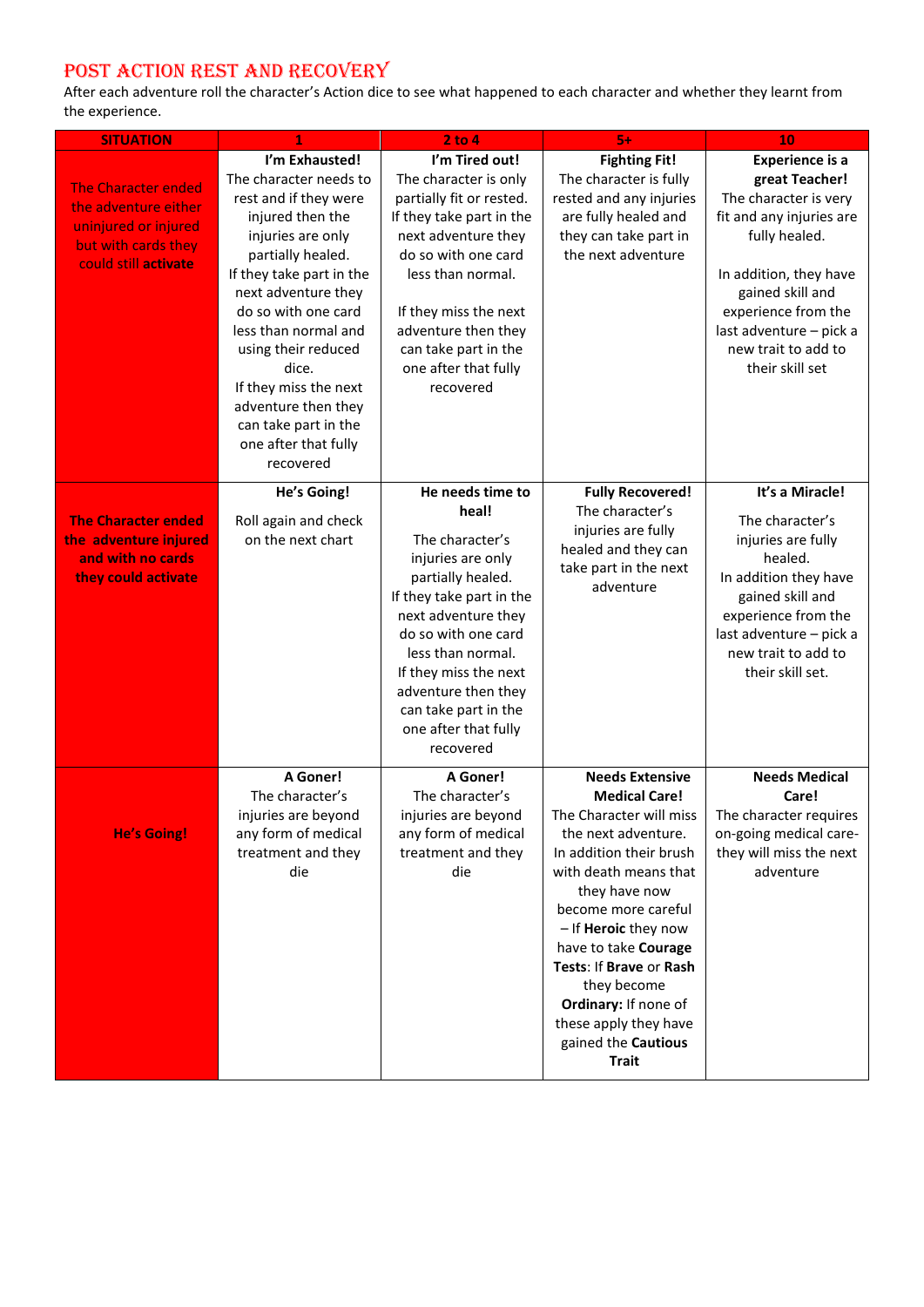# ENTANGLING OR RESTRAINING OPPONENTS

Characters armed with Nets, Lassoes, and Bolas may attempt to entangle an opponent within 8 paces of them and if armed with a whip within 3 paces of them. Equally one or more characters may attempt to physically restrain an opponent using brute strength.

Using a weapon is classed as making a shot, whilst attempting to restrain a character by strength alone is treated as an attack made when fighting. Test as per normal to see if the shot or attack can be made and then test to see if it was successful. If a 10 is scored the character who was attacked must roll twice on the outcome table and take the worst result. If the throw or a grapple was successful the character who was attacked must then throw their action dice to determine the outcome.

If a character is attacked by a beast with tentacles (see Wild Animals), check for the effect of hit as if the character is defenceless and also **roll 1D10** and check on the chart below for whether the character is entangled. Beasts with tentacles may attempt to entangle an opponent or more than one opponent if it has more than one tentacle. If more than one tentacle is used on a single character they may either be used to make separate attacks or combined. Roll 1D10 for each tentacle and take the lowest result.

| Dice roll | <b>Result</b>                                                                                                |  |  |  |  |  |
|-----------|--------------------------------------------------------------------------------------------------------------|--|--|--|--|--|
| 10        | <b>Barely entangled or restrained</b>                                                                        |  |  |  |  |  |
|           | The character may spend next turn trying to escape. Throw their action dice and if successful they can       |  |  |  |  |  |
|           | also make an action/movement                                                                                 |  |  |  |  |  |
| $5+$      | Partially entangled or restrained                                                                            |  |  |  |  |  |
|           | The character may spend the next turn trying to escape. If successful can make no further action or move     |  |  |  |  |  |
| $2$ to 4  | <b>Entangled or restrained</b>                                                                               |  |  |  |  |  |
|           | The character is defenceless. The character may try to escape on their next turn as a difficult action using |  |  |  |  |  |
|           | reduced dice but otherwise makes no action or move                                                           |  |  |  |  |  |
|           | <b>Completely trapped or restrained</b>                                                                      |  |  |  |  |  |
|           | The character is defenceless. The character cannot escape without help. If there is help, roll for escape    |  |  |  |  |  |
|           | see below                                                                                                    |  |  |  |  |  |

#### **ATTEMPTING TO ESCAPE FROM ENTANGLEMENT**

Escaping is either a normal or difficult action depending on the outcome above. The player **rolls their character's action dice**, adjusted for any relevant Personality, Skills or Traits, and checks the outcome on the chart below.

- Using a tool, weapon or some form of aid from a device or other characters improves the chance of escape and characters may reroll.
- Characters who are strong may reroll
- Use reduced dice if difficult, if 2 or more characters are restraining the character or if other adverse circumstances apply.

|                         | 2 to 4'                   | $5$ to 9 |                          |
|-------------------------|---------------------------|----------|--------------------------|
| It's Getting Worse!     | I Won't Give Up!          | Done It! | That Was Easy!           |
| Make matters worse      | No luck but can try again | Get free | Success and can make a   |
| The level of difficulty | next turn                 |          | further move/action this |
| increases               |                           |          | turn.                    |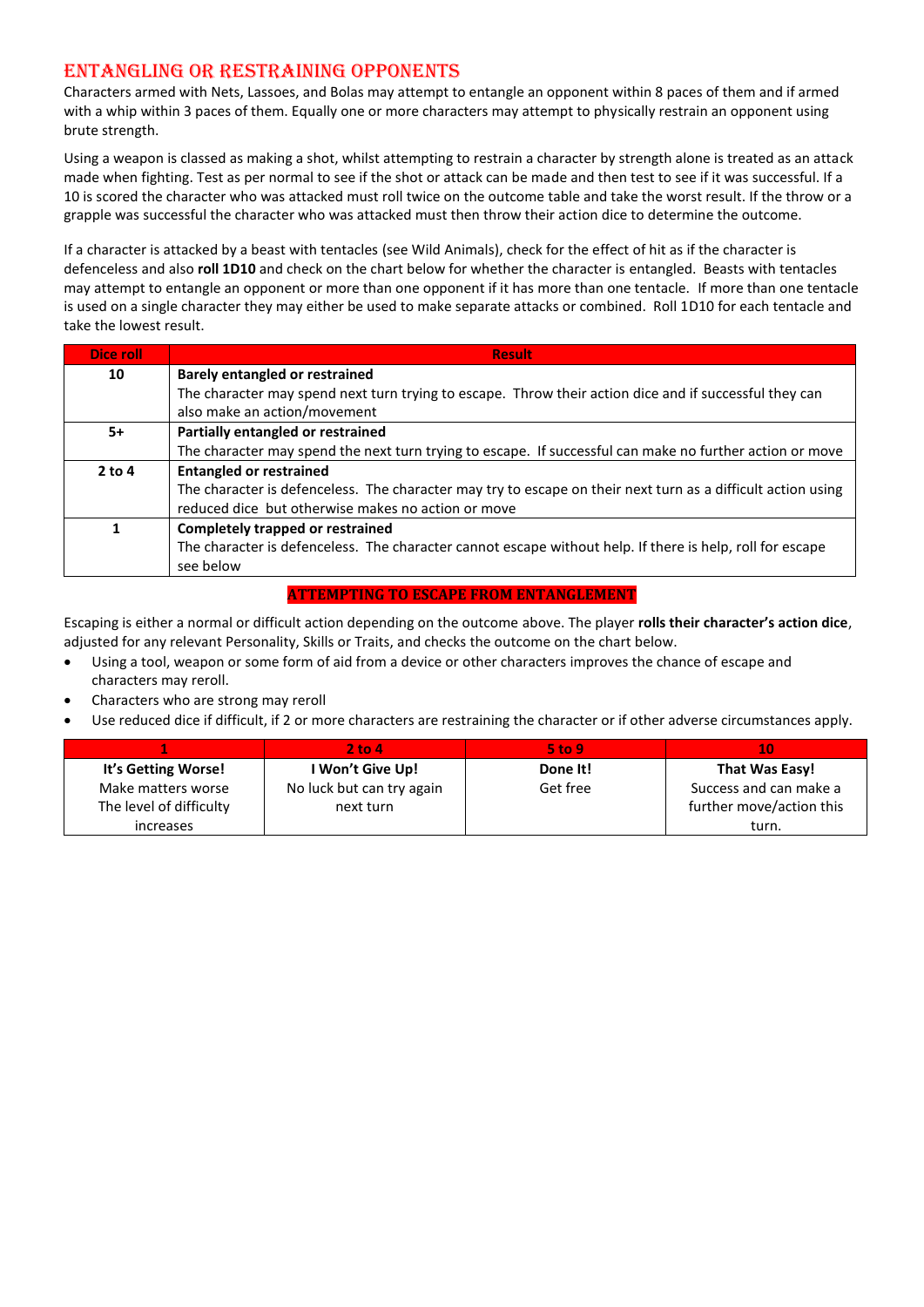# REEL 7: BEASTS

The Old west is full of beast, from rattlesnakes, to cougars to buffalo. These may be encountered as random threats found amongst the ruins or similar areas explored by the characters. These are handled a little differently from human foes.

Each beast has its own stats which lists its movement in paces, its dice and its DV. It is also allocated a playing card which goes into the pack once the beast is activated

When a beast attacks, it rolls the number of attack dice shown and takes the best result. Each time it takes one or more hits which wound it loses 1 dice for each hit it takes. If a beast loses all of its attack dice it cannot make any offensive actions but may flee if it still has some movement left

When a beast has to test reaction due to being shot at or hit, roll the number of attack dice shown for the animal and take the highest.

| <b>Reason for</b><br><b>Test</b> |                           | $2$ to $4$                                                                                                                                                               | <b>5 to 9</b>                          | 10                                                       |
|----------------------------------|---------------------------|--------------------------------------------------------------------------------------------------------------------------------------------------------------------------|----------------------------------------|----------------------------------------------------------|
| Beast's<br><b>Reaction</b>       | <b>The Beast</b><br>flees | The Beast backs off<br>It will not attack unless it is<br>provoked, becomes enraged<br>or until it recovers<br>If shot at or attacked at a long<br>distance it will flee | The Beast attacks or<br>keeps fighting | The Beats becomes enraged<br>and makes an all-out attack |

## EFFECT OF HITS ON WILD ANIMALS

When a wild animal is shot or struck check its Defense Value (DV), allow for any adjustments and then roll 1D10, using the charts below to determine the outcome.

#### **DAMAGE TO WILD ANIMALS**

| <b>Dice Roll</b> | $DV - 2$ | $DV - 1$     | <b>DVO</b>  | DV1         | DV <sub>2</sub> | $DV3+$      |
|------------------|----------|--------------|-------------|-------------|-----------------|-------------|
| 10               | Nick     | <b>Nick</b>  | <b>Nick</b> | <b>Nick</b> | <b>Nick</b>     | <b>Nick</b> |
| 9                | 1 Hit    | <b>Nick</b>  | <b>Nick</b> | <b>Nick</b> | <b>Nick</b>     | <b>Nick</b> |
| 8                | 1 Hit    | 1 Hit        | 1 Hit       | <b>Nick</b> | <b>Nick</b>     | <b>Nick</b> |
| 7                | 2 Hits   | 1 Hit        | 1 Hit       | 1 Hit       | <b>Nick</b>     | <b>Nick</b> |
| 6                | 2 Hits   | 2 Hits       | 2 Hits      | 1 Hit       | 1 Hit           | Nick        |
| 5                | 2 Hits   | 2 Hits       | 2 Hits      | 2 Hits      | 1 Hit           | 1 Hit       |
| 4                | Slain    | 2 Hits       | 2 Hits      | 2 Hits      | 2 Hits          | 1 Hit       |
| 3                | Slain    | Slain        | 2 Hits      | 2 Hits      | 2 Hits          | 2 Hits      |
| 2                | Slain    | <b>Slain</b> | Slain       | 2 Hits      | 2 Hits          | 2 Hits      |
| 1                | Slain    | Slain        | Slain       | Slain       | Slain           | Slain       |

**Where the adjustments for impact is not possible roll an extra dice and take the lowest result for DV-2 and the highest result for DV+3.**

| <b>Damage</b> | <b>Effect</b>                                                                                                                                                                                                                                                                                                              |
|---------------|----------------------------------------------------------------------------------------------------------------------------------------------------------------------------------------------------------------------------------------------------------------------------------------------------------------------------|
| <b>Nick</b>   | If injured through shooting, test for reaction<br>If in combat, the animal/beast is driven back 2 paces and takes a reaction test                                                                                                                                                                                          |
| <b>Hit</b>    | Speed is reduced by 25% for each hit: The animal/beast loses one attack dice for each hit, is driven back 4 paces if<br>in combat and takes a reaction test.<br>Animals up to horse size are killed if they receive 2Hits. Animals up to elephant size are killed if they receive 4Hits<br>and larger animals up to 6 hits |
| <b>Slain</b>  | Animal/Beast drops dead                                                                                                                                                                                                                                                                                                    |